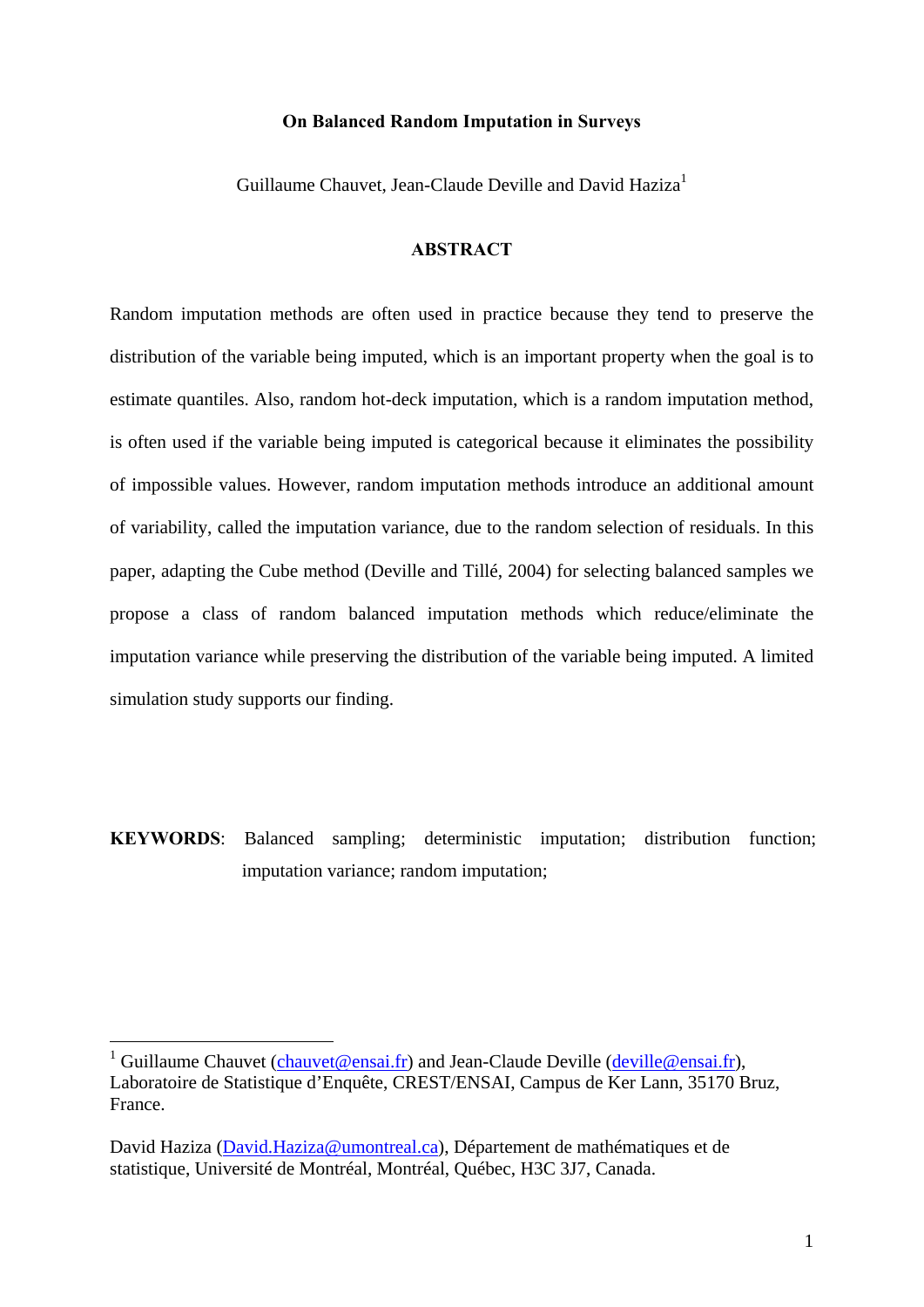### **1. INTRODUCTION**

To compensate for item nonresponse in surveys, imputation methods are often used. The latter are used to replace missing values with artificial values in order to reduce, as much as possible, the bias and the variance introduced because of the missing values. Imputation methods may be classified into two broad classes: deterministic and random (or stochastic). Deterministic methods are those that yield a fixed imputed value given the sample if the imputation process is repeated as opposed to random methods that do not necessarily yield the same imputed value. One popular random imputation method used in practice is random hotdeck imputation that consists of selecting respondent (donor) values from the set of respondents to impute the missing values. In practice, it is often required to estimate population totals (or means) or quantiles (such as the median). While deterministic imputation methods lead to asymptotically unbiased estimators if the underlying imputation or nonresponse model is correctly specified (e.g., Haziza, 2008), they are not appropriate when the objective is to estimate a quantile (e.g., a median) because this type of imputation methods tends to distort the distribution of the variables being imputed. As a result, estimators of quantiles could be severely biased, especially if the nonresponse rate is appreciable. To preserve the distribution, it is customary to use a random imputation method. Also, if the variable being imputed is categorical, random hot-deck is preferable to avoid the possibility of impossible values in the imputed data file. However, this type of imputation methods introduces an additional amount of variability (called the imputation variance) due to the random selection of residuals. In some cases, the contribution of the imputation variance is important resulting in potentially inefficient estimators. It is thus desirable to develop imputation strategies which considerably reduces (or eliminates) the imputation variance while preserving the distribution of the variable being imputed.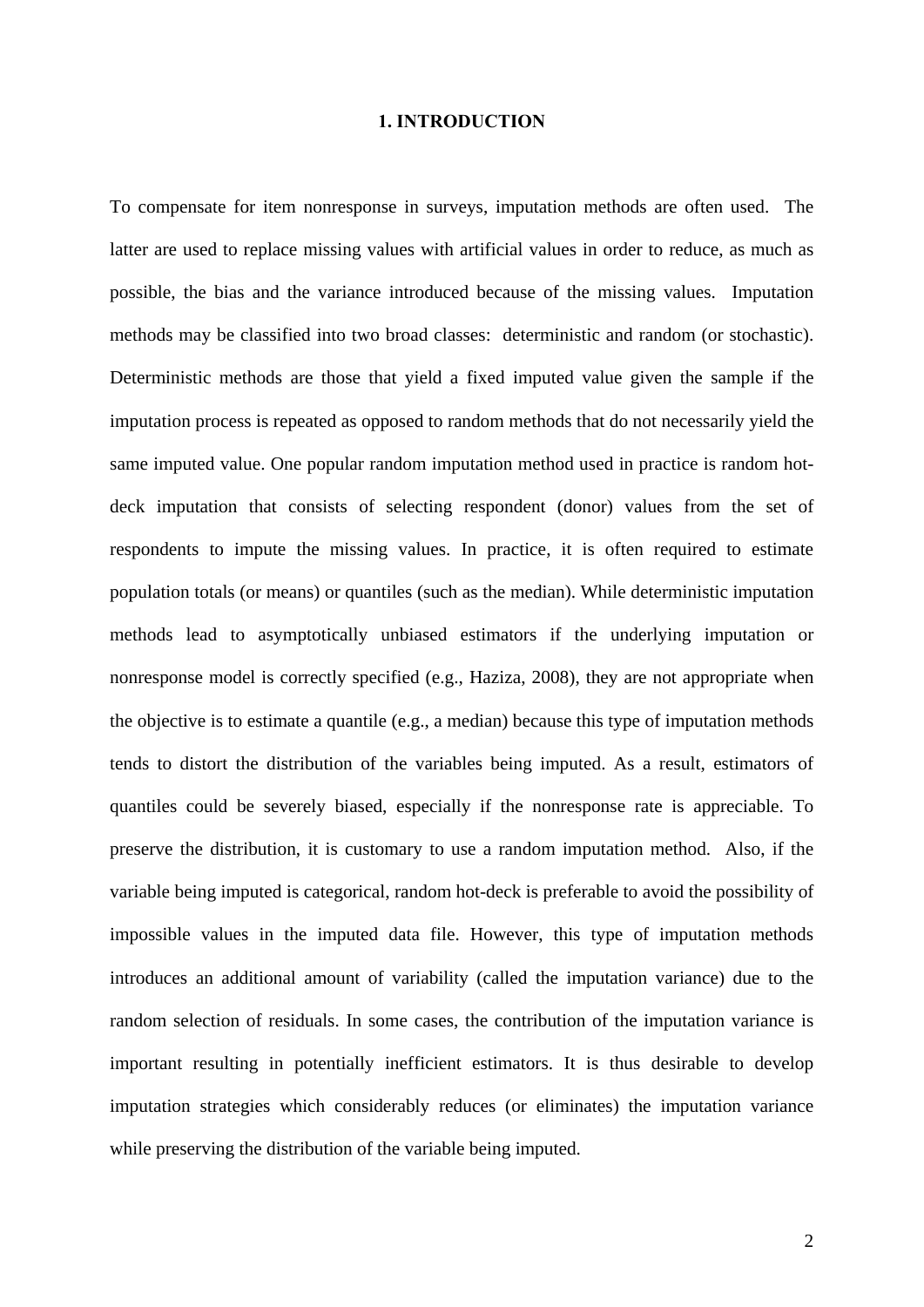In the literature, three general approaches have been considered for reducing the imputation variance. First, the fractional imputation approach, which consists of replacing each missing value with  $M \ge 2$  imputed values selected randomly and assigning a weight to each imputed value. For example, each imputed value may receive 1/*M* times the original weight. Fractional imputation was originally proposed by Kalton and Kish (1981, 1984) and studied by Fay (1996), Kim and Fuller (2004) and Fuller and Kim (2005). It is similar to multiple imputation (Rubin, 1987), although the estimation procedures are different. It can be shown that the imputation variance decreases as *M* increases. One drawback of fractional imputation is that it may be cumbersome in practice since *M* imputed values are needed for each missing value. Also, the vast majority of surveys use single imputation methods. The second approach consists of first imputing the missing values using a standard random imputation method (e.g., random hot deck imputation) and adjusting the imputed values in such a way that the imputation variance is eliminated. This approach was considered by Chen, Rao and Sitter (2000) in the case of random hot-deck imputation. One drawback of the method is that, once the imputed file is produced with the use of random hot-deck imputation, the imputed values need to be adjusted by the data user, which may be seen as not practical. Also, the adjustment procedure will generally lead to impossible imputed values in the case of categorical variables. Finally, the third approach consists of randomly selecting donors (or residuals) in such a way that the imputation variance is reduced. This approach was originally considered by Kalton and Kish (1981; 1984) in the context of simple random sampling who suggested that donors (or residuals) may be selected by stratified sampling within imputation classes or by systematic sampling from a list of respondents ordered by their value taken by the variable being imputed. The idea behind these types of procedures is to select imputed values so that appropriate balancing equations are (approximately) satisfied. Following Kalton and Kish,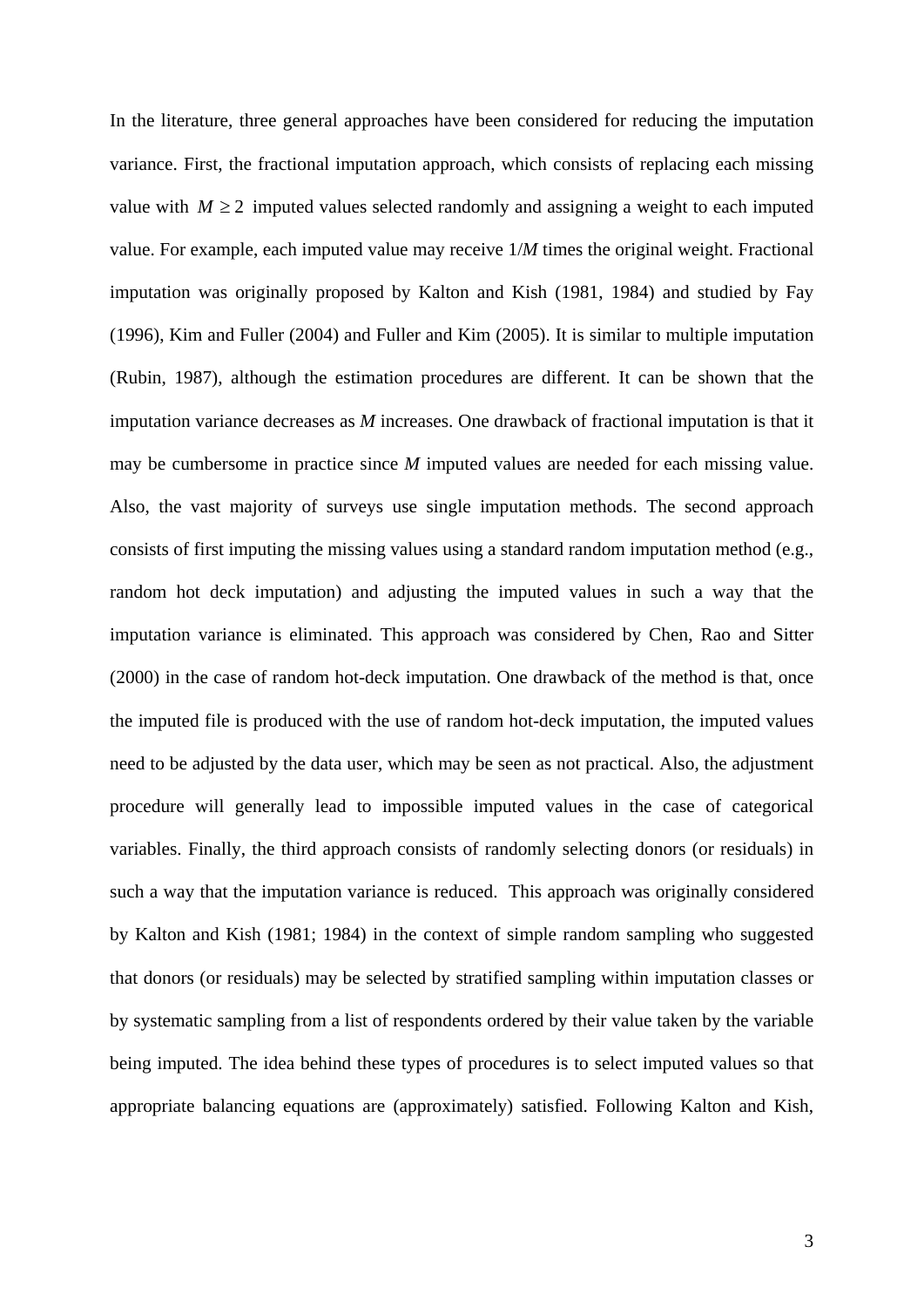Deville (2006) proposed an algorithm for selecting imputed values while satisfying appropriate balancing constraints.

In this paper, we propose a class of random imputation method which we call *balanced random imputation,* and which is closely related to the third approach advocated by Kalton and Kish (1981, 1984) and Deville (2006). We introduce a general algorithm for balanced random imputation, adapted from the Cube method originally proposed by Deville and Tillé (2004). The proposed method consists of randomly selecting donors (or residuals) while satisfying given constraints. It can be readily applied to any type of random imputation method (e.g., random regression imputation) under any type of sampling design and can be used to impute continuous or categorical variables. We show that the proposed class of imputation methods has the advantage of reducing the imputation variance significantly while preserving the distribution of the variable being imputed.

In our view, the third approach is attractive because it uses single imputation to compensate for the missing values, which leads to the creation of a single data file. Also, once the data file is produced, the usual estimation methods can be readily applied by users. In other words, no special adjustments need to be made. Finally, even though the primary objective is to estimate population totals, analysts may also be interested in studying the distribution of the variables that have been imputed, in which case deterministic methods would generally lead to misleading inferences. For this reason, we advocate for the use of balanced imputation methods.

The outline of the paper is as follows: in section 2, we present the imputation model and the corresponding imputed estimator. We derive the expression of the imputation variance and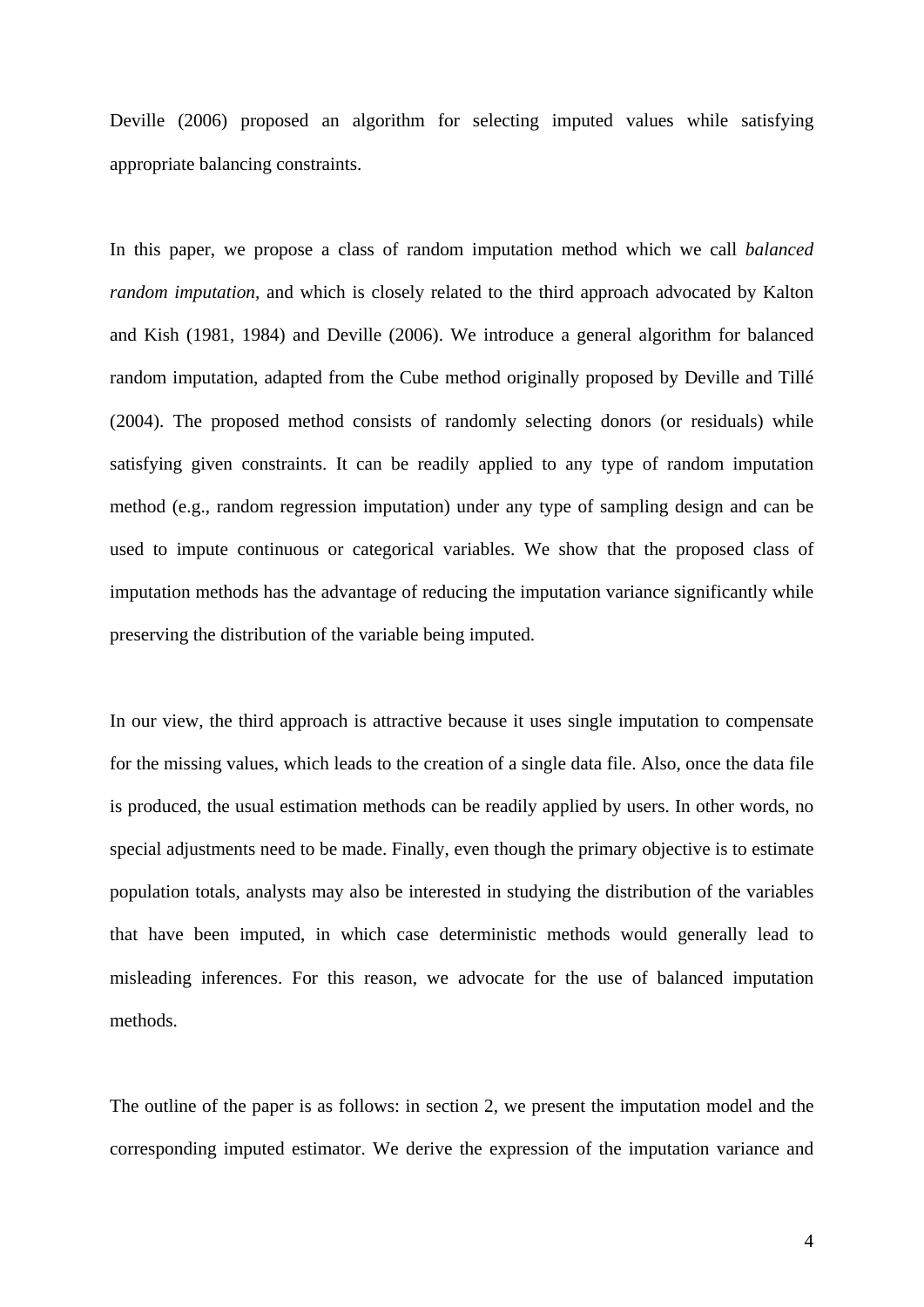introduce the concept of balanced random imputation methods. A general algorithm, adapted from the so-called Cube method proposed by Deville and Tillé (2004), is presented in section 3. In section 4, we show that the estimated distribution function based on observed and imputed values is a consistent estimator of the true distribution function under balanced random imputation. The estimation of more complex functions is considered in section 5. In section 6, the case of a categorical variable is considered. A limited simulation study comparing several imputation methods in terms of relative efficiency is presented in section 7. Finally, we conclude in section 8 and describe some future work.

# **2. BALANCED RANDOM IMPUTATION**

Let  $U = \{1, 2, ..., N\}$  be a finite population consisting of *N* elements. We consider the problem of estimating a population total  $Y = \sum_{i \in U} y_i$ , where  $y_i$  denotes the *i*-th value of the variable of interest *y*,  $i = 1, ..., N$ . In section 2 and 3, we consider the case of continuous *y*. The case of binary *y* is considered in section 6. We select a sample,*s* , of size *n* , according to a given sampling design  $p(s)$ . Let  $\pi_i$  denote the first-order inclusion probability of unit *i* in the sample and let  $w_i = 1 / \pi_i$  denote its design weight. In the absence of nonresponse, a basic estimator is the expansion estimator given by

$$
\hat{Y}_{\pi} = \sum_{i \in s} w_i y_i. \tag{2.1}
$$

The estimator  $\hat{Y}_\pi$  in (2.1) is p-unbiased for Y; that is,  $E_p(\hat{Y}_\pi) = Y$ , where the subscript p indicates the sampling design  $p(s)$ . In the presence of nonresponse to item *y*, we observe the *y*-values for a subset of the sampled units only. Let  $y_i^*$  denote the imputed value used to replace the missing  $y_i$ . We define an imputed estimator  $\hat{Y}_i$  as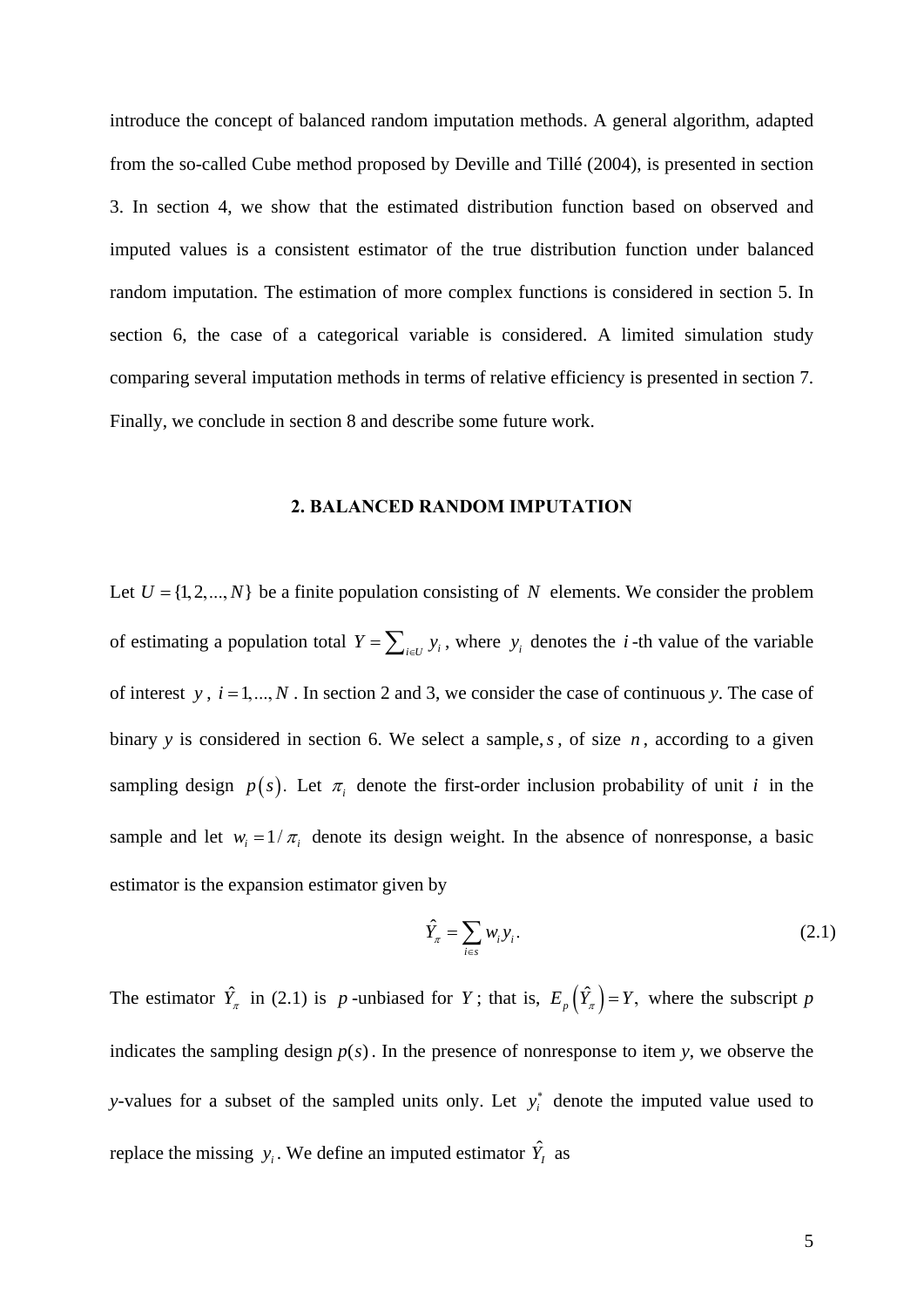$$
\hat{Y}_I = \sum_{i \in S} w_i r_i y_i + \sum_{i \in S} w_i (1 - r_i) y_i^*,
$$
\n(2.2)

where  $r_i$  is a response indicator attached to unit *i* such that  $r_i = 1$  if unit *i* responds to item *y* and  $r_i = 0$ , otherwise. Also, let  $s_r$  be the random set of respondents of size  $n_r$  and  $s_m$  the random set of non-respondents of size  $n_m$ .

Most of the imputation methods used in practice can be motivated by the general model

$$
y_i = f(\mathbf{z}_i) + \sigma \sqrt{v_i} \varepsilon_i, \tag{2.3}
$$

where  $f(.)$  is a given function,  $\mathbf{z} = (z_1, ..., z_k)^\prime$  is a *K*-vector of auxiliary variables available at the imputation stage for all the sampled units,  $\sigma^2$  is an unknown parameter and  $v_i$  is a known constant. The  $\varepsilon_i$ 's denote independent and identically distributed random variables from a common law (*L*) with mean 0 and variance 1 The subscript *m* in (2.3) indicates that the expectations, variances and covariances are evaluated with respect to the model. The model (2.3) is often called an imputation model (e.g., Särndal, 1992).

In the case of deterministic imputation, the imputed value  $y_i^*$  is obtained by estimating  $f(.)$ by  $\hat{f}_r$  (.) using the responding units; that is,  $y_i^* = \hat{f}_r(z_i)$ , for  $i \in s_m$ . Random imputation can be seen as a deterministic imputation to which a random noise  $\varepsilon_i^*$  is added. That is,

$$
y_i^* = \hat{f}_r(\mathbf{z}_i) + \hat{\sigma} \sqrt{V_i} \mathcal{E}_i^*, \text{ for } i \in s_m,
$$
 (2.4)

where  $\hat{\sigma}$  is an estimator of  $\sigma$ . In other words, for each random imputation, there is a corresponding deterministic imputation, which is obtained by setting  $\varepsilon_i^* = 0$  for all *i*. The random quantity  $\varepsilon_i^*$  can be generated from a given distribution. However, in practice, it is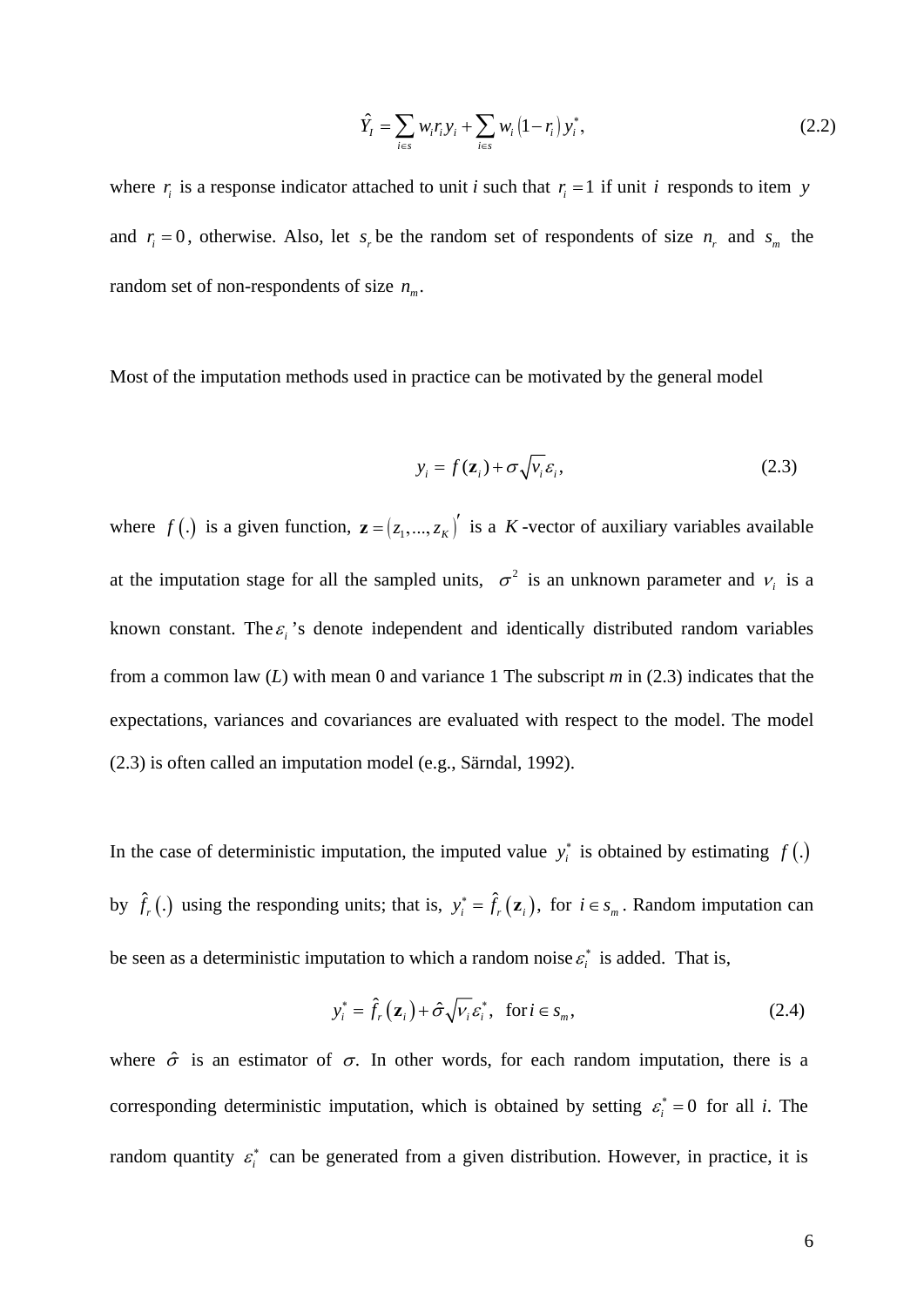natural to select (usually with replacement) the random component  $\varepsilon_i^*$  from the set,  $E_r = \{\tilde{e}_j; j \in s_r\}$ , of standardized residuals observed from the responding units, with probabilities

$$
P(\varepsilon_i^* = \tilde{e}_j) = \omega_j / \sum_{l \in s} \omega_l r_l,
$$
\n(2.5)

where 
$$
\tilde{e}_j = e_j - \overline{e}_r
$$
,  $e_j = \frac{1}{\hat{\sigma}\sqrt{v_j}}(y_j - \hat{f}_r(\mathbf{z}_i)), \overline{e}_r = \sum_{j \in S} \omega_j r_j e_j / \sum_{j \in S} \omega_j r_j$  and  $\omega_j$  is an

imputation weight attached to unit *j*. This method for selecting the random residuals  $\varepsilon_i^*$  is nonparametric in nature since it consists of generating random residuals from the empirical distribution function of the residuals,

$$
\hat{F}_{\varepsilon,r}(t) = \sum_{j \in s} \tilde{\omega}_j r_j \mathbf{1}(\tilde{e}_j \le t), \tag{2.6}
$$

based on the responding units, where  $\tilde{\omega}_j = \omega_j / \sum \omega_l r_l$  $l \in s$  $\tilde{\omega}_i = \omega_i / \sum_{i} \omega_i r_i$  $\tilde{\omega}_j = \omega_j / \sum_{l \in S} \omega_l r_l$  and **1**(.) is the usual indicator function.

Several choices of  $\omega_i$  are possible: the choice  $\omega_i = w_i$  leads to the customary survey weighted random imputation, whereas the choice  $\omega_j = 1$  leads to unweighted random imputation. Other choices of imputation weights are possible (Haziza, 2009). Note that the imputed value  $y_i^*$  in (2.4) can be viewed as the sum of a deterministic component,  $\hat{f}_r(\mathbf{z}_i)$ , and a random component  $\varepsilon_i^*$ .

Letting  $f(\mathbf{z}_i) = \mathbf{z}_i' \mathbf{\beta}$  in (2.3) leads to the model underlying (deterministic and random) regression imputation, where **β** is a *K* -vector of unknown parameters. Random regression imputation is thus obtained from (2.4) by setting  $\hat{f}_r(\mathbf{z}_i) = \mathbf{z}_i' \hat{\mathbf{B}}_r$ , where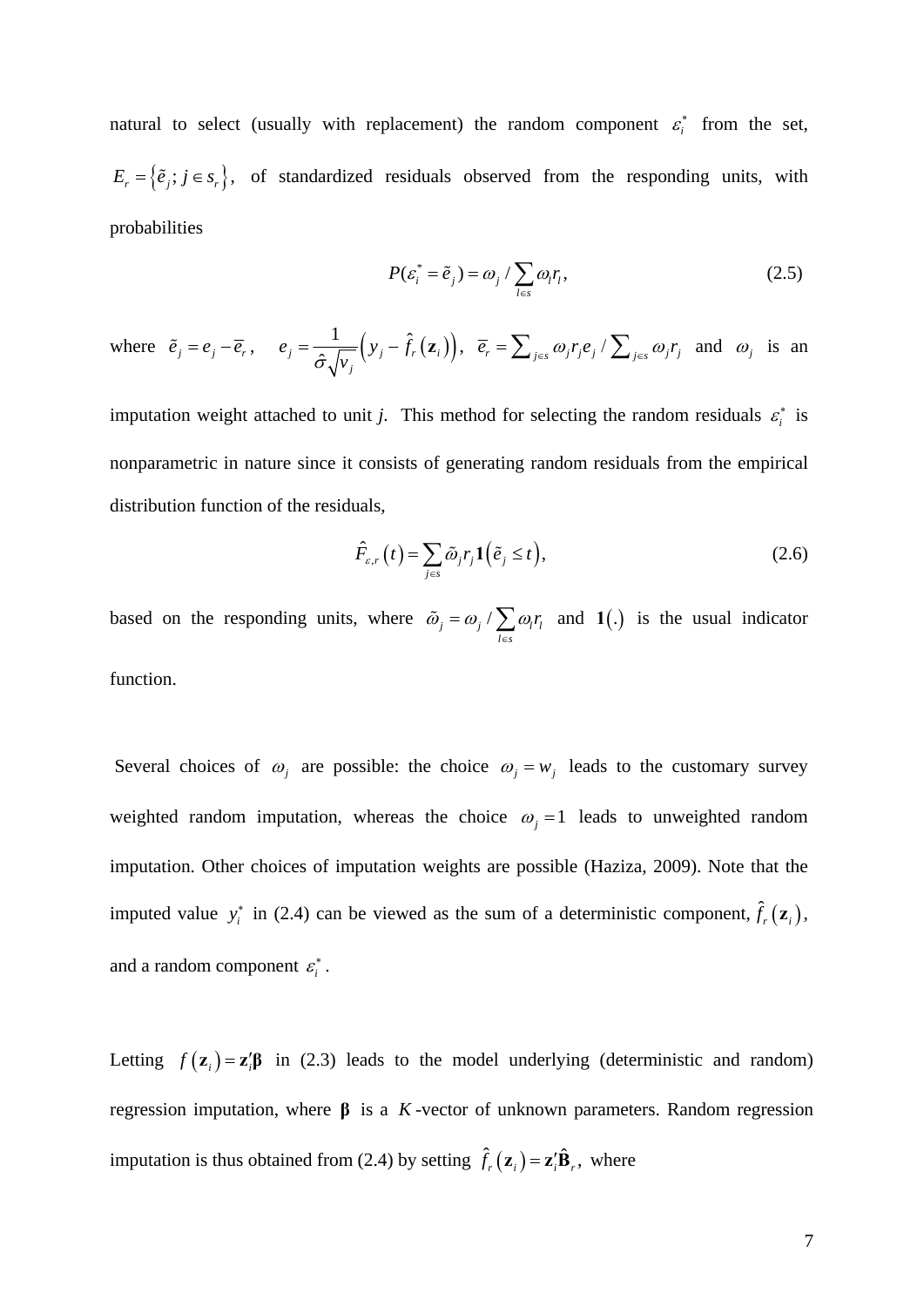$$
\hat{\mathbf{B}}_{r} = \left[\sum_{i \in s} \omega_{i} r_{i} \mathbf{z}_{i} \mathbf{z}_{i}^{\prime} / \nu_{i}\right]^{-1} \sum_{i \in s} \omega_{i} r_{i} \mathbf{z}_{i} y_{i} / \nu_{i}
$$

is the weighted least square estimator of **β** based on the responding units. That is, random regression imputation uses the imputed values

$$
y_i^* = \mathbf{z}_i' \hat{\mathbf{B}}_r + \hat{\sigma} \sqrt{V_i} \mathcal{E}_i^*.
$$
 (2.7)

Random hot-deck imputation within classes, which is a popular method in practice, can be viewed as a special case of (2.7). It consists of first partitioning the sample into *K* imputation classes,  $s_1, ..., s_k, ..., s_K$ . Within a class, a missing value is replaced by the value of a respondent selected randomly (with replacement) from the set of respondents within that class. Imputations are performed independently across classes. Let  $z_{ki} = 1$  if unit *i* belongs to class *k* and  $z_{ki} = 0$ , otherwise;  $k = 1, 2, ..., K$ . Random hot deck imputation (RHDI) within classes is obtained from (2.7) by setting  $\mathbf{z}_i = (z_{1i},..., z_{ki})'$  and  $v_i = v_k$  if *i* belong to class *k*.

Using the imputed values (2.4) in (2.2) leads to

$$
\hat{Y}_I = \sum_{i \in s} w_i r_i y_i + \sum_{i \in s} w_i (1 - r_i) \hat{f}_r (\mathbf{z}_i) + \sum_{i \in s} w_i (1 - r_i) \hat{\sigma} \sqrt{V_i} \varepsilon_i^*
$$
\n
$$
= \sum_{i \in s} w_i r_i y_i + \sum_{i \in s} w_i (1 - r_i) \hat{f}_r (\mathbf{z}_i) + \sum_{i \in s} w_i (1 - r_i) \hat{\sigma} \sqrt{V_i} \sum_{j \in s} r_j d_{ji} \tilde{e}_j,
$$
\n(2.8)

where  $d_{ii} = \begin{cases} 1 & \text{if the residual } \tilde{e}_i \text{ was selected for imputing the missing value} \end{cases}$ 0 otherwise  $j$  was science for imputing the imaging value  $y_j$  $d_{ji} = \begin{cases} 1 & \text{if the residual } \tilde{e}_j \text{ was selected for imputing the missing value } y \end{cases}$  $\overline{a}$  $\tilde{e}$ 

Let the subscript *q* indicate the nonresponse mechanism and the subscript *I* indicate the imputation mechanism. The total variance of  $\hat{Y}_1$  given in (2.3) can be expressed as

$$
V\left(\hat{Y}_I\right) = V_p E_q E_I \left(\hat{Y}_I \mid s\right) + E_p V_q E_I \left(\hat{Y}_I \mid s\right) + E_p E_q V_I \left(\hat{Y}_I \mid s\right). \tag{2.9}
$$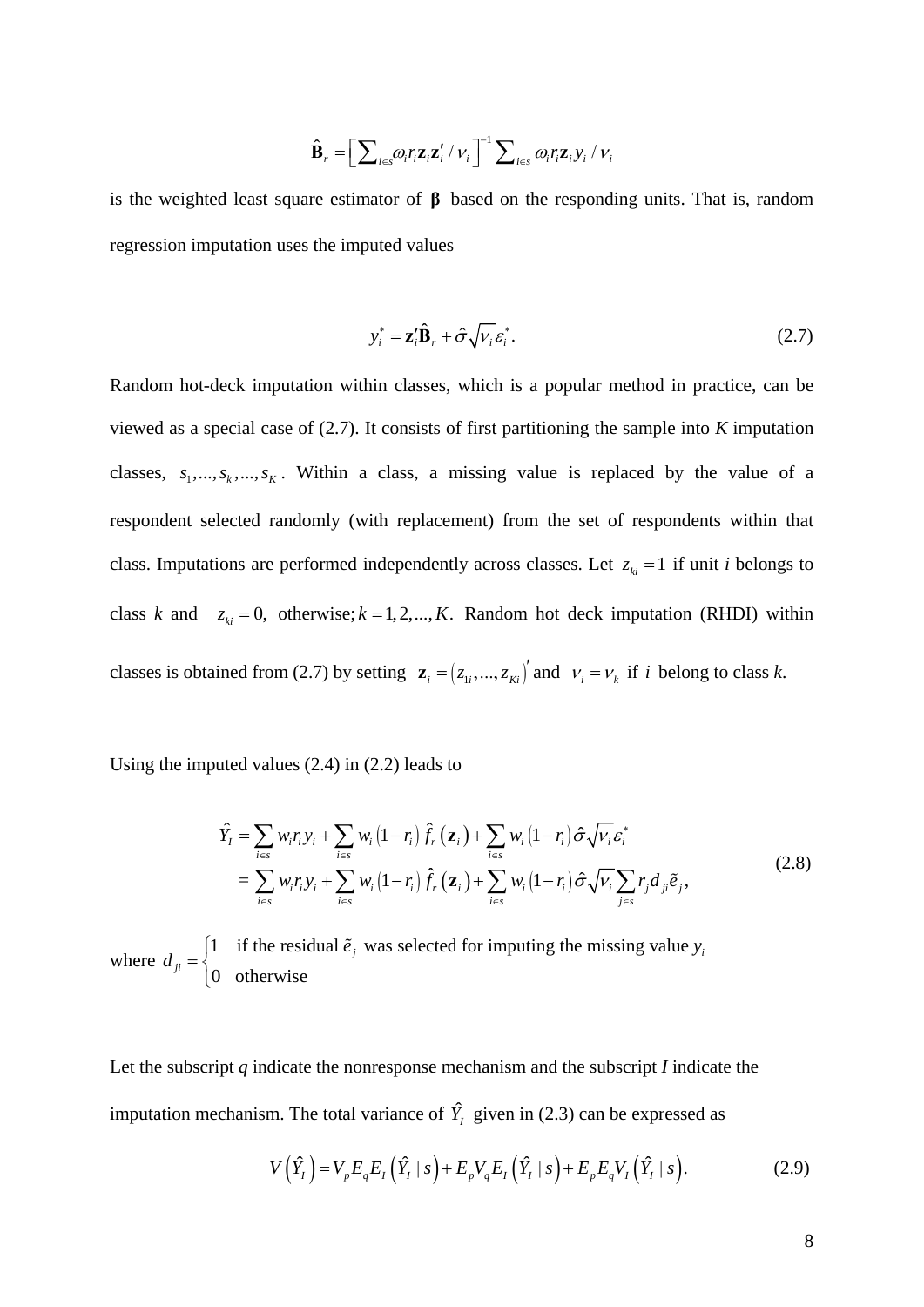The first term on the right hand side of (2.9) is the sampling variance, the second term is the nonresponse variance, whereas the third term is the imputation variance. The imputation variance is given by

$$
E_p E_q V_I \left( \hat{Y}_I \mid s \right) = E_p E_q \left[ \frac{\sum_{i \in s} w_i^2 (1 - r_i) v_i}{\sum_{i \in s} \omega_i r_i} \sum_{i \in s} \omega_i r_i \tilde{e}_i^2 \right].
$$
 (2.10)

Under mild regularity conditions, the imputation variance given by (2.10) is  $O(N^2/n)$ , which is the same order of magnitude as the sampling and nonresponse variances. From (2.10), we note that the magnitude of the imputation variance will be small if (i) the response rate is high

in which case the term  $r_i^2 (1 - r_i) v_i$ *i s i i i s*  $w_i^2(1-r_i)$ *r* ν ω ∈ ∈  $\sum w_i^2$  (1 –  $\sum \omega_i r_i$  is likely to be small and (ii) the imputation model fits

the data well, in which case the term  $\sum \omega_i r_i \tilde{e}_i^2$ *i s*  $\omega_i r_i \tilde{e}$  $\sum_{i \in s} \omega_i r_i \tilde{e}_i^2$  will be small. Otherwise, the contribution of the imputation variance to the total variance can be appreciable.

For example, consider the case of simple linear regression imputation (SLRI). Deterministic SLRI is obtained from (2.7) by setting  $z_i = (1, z_i)'$ ,  $v_i = 1$  and  $\varepsilon_i^* = 0$  for all *i*. Random SLRI is obtained from (2.7) by setting  $\mathbf{z}_i = (1, z_i)'$  and  $v_i = 1$ . Let  $V_D(\hat{Y}_I)$  and  $V_R(\hat{Y}_I)$  denote the total variance of  $\hat{Y}_I$  under deterministic and random SLRI, respectively. Assume that the sample *s* is selected according to simple random sampling and that the nonresponse mechanism is uniform (that is, all the units have equal response probabilities, *p* say). Then, the relative contribution of the imputation variance to the total variance,

$$
C = \frac{V_R(\hat{Y}_I) - V_D(\hat{Y}_I)}{V_D(\hat{Y}_I)},
$$
 can be approximated by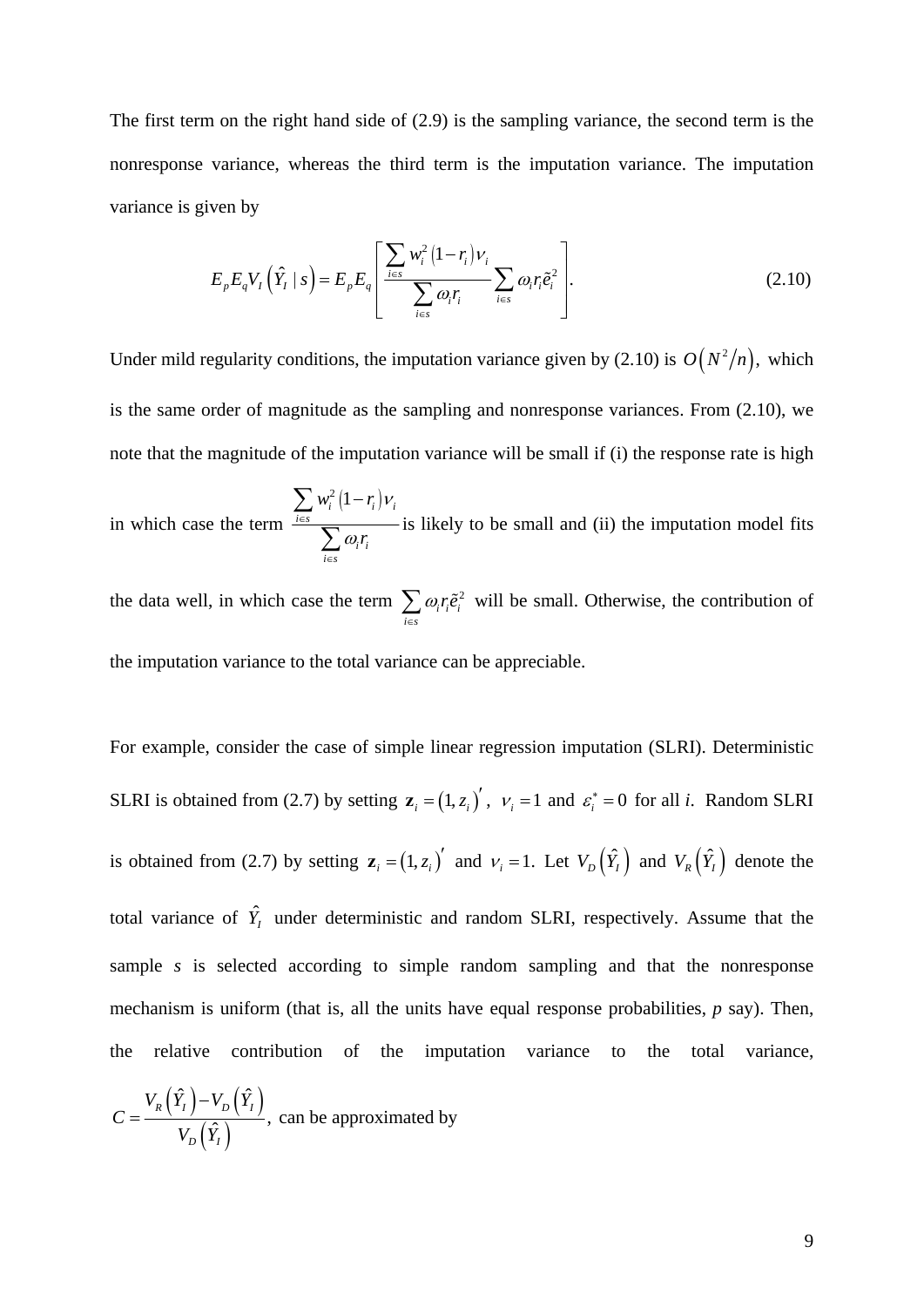$$
C \approx \frac{p(1-p)(1-\rho_{yz}^2)}{1-(1-p)\rho_{yz}^2},\tag{2.11}
$$

provided the sample size *n* is sufficiently large, where  $\rho_{yz}$  denotes the coefficient of correlation between *y* and *z*. Figure 1 shows the contribution (in %) of the imputation variance to the total variance for a fixed value of  $\rho_{yz}$  ( $\rho_{yz}$  = 0.8), whereas Figure 2 shows its contribution (in %) for a fixed value of  $p$  ( $p = 0.5$ ). It is clear from Figure 1 that the

contribution of the imputation variance is increasing in  $[0, p_{\text{max}}]$ , where 2  $\max$   $\begin{bmatrix} 1 & 2 \end{bmatrix}$ 1 2 *yz yz*  $p_{\text{max}} = \sqrt{\frac{1-\rho}{2}}$  $=\sqrt{\frac{1-\rho_{yz}^2}{2-\rho_{yz}^2}}$  is

the value for which *C* in (2.11) is maximum, and decreases in the interval  $(p_{\text{max}},1]$ . Note that when  $\rho_{yz} = 0.8$ , we have  $p_{max} \approx 0.51$ . Also, it is clear from Figure 2 that the contribution of the imputation variance decreases as the coefficient of correlation between *y* and *z* increases, as expected.

**Figure 1**: Contribution (in %) of the imputation variance to the total variance with  $\rho_{yz} = 0.8$ .

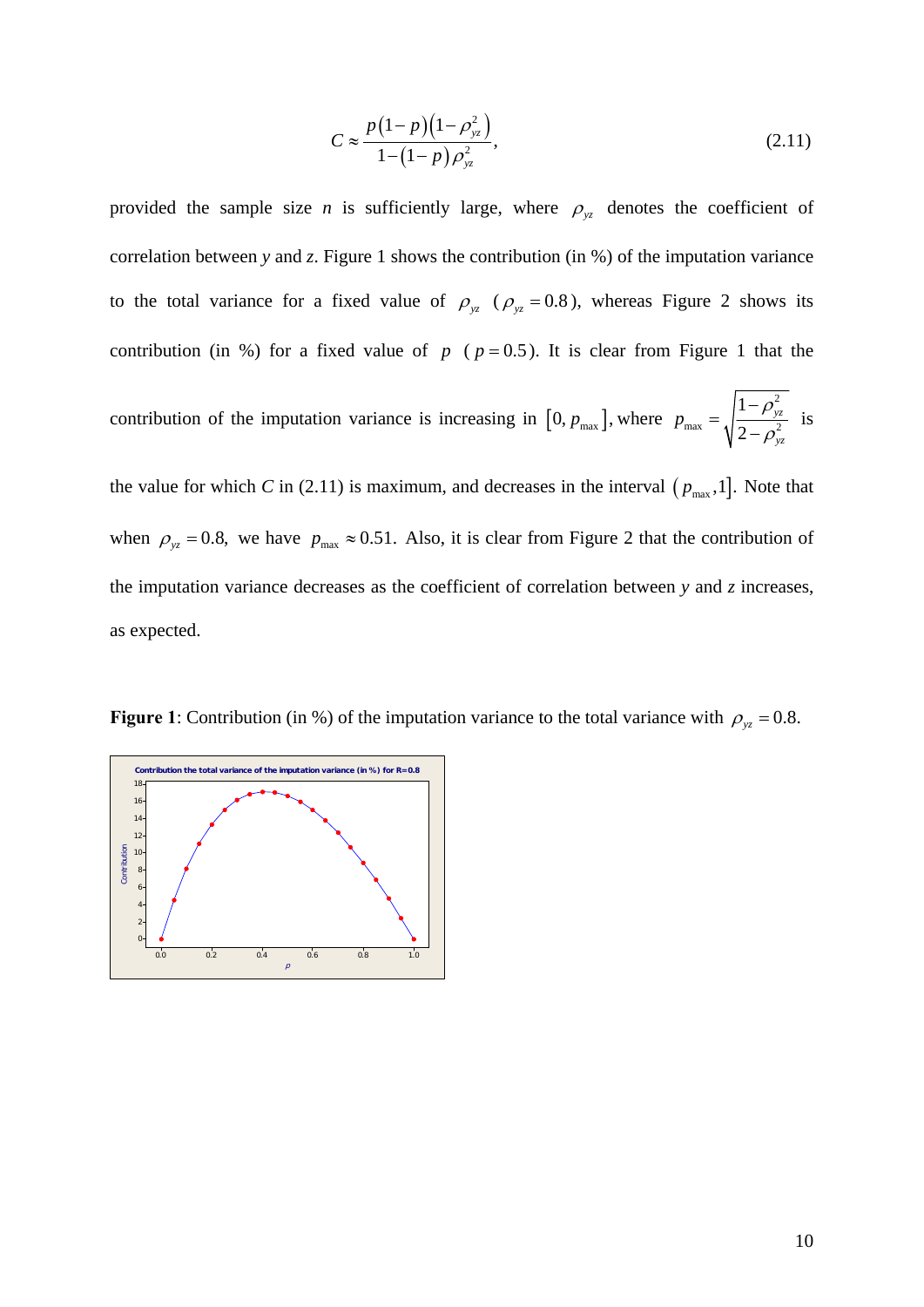

**Figure 2**: Contribution (in %) of the imputation variance to the total variance with  $p = 0.5$ .

We propose a balanced random imputation method which consists of selecting the residuals  $\varepsilon_i^*$  so that the following equation is (approximately) satisfied:

$$
\sum_{i \in S} w_i (1 - r_i) \sqrt{V_i} \sum_{j \in S} r_j d_{ji} \tilde{e}_j = 0.
$$
\n(2.12)

If the equation  $(2.12)$  is exactly satisfied, then the imputation variance is completely eliminated and the resulting estimator is fully efficient (Kim and Fuller, 2004). In some situations, it is not possible to satisfy (2.12) exactly but only approximately. In this case, the imputation variance is not completely eliminated but it is expected to be significantly reduced. In section 3, we describe a general algorithm for implementing the proposed imputation method.

In the special case of random hot-deck imputation within classes, the condition (2.12) reduces to

$$
\overline{y}_{mk}^* = \overline{y}_{rk}, \quad k = 1, \dots, K \tag{2.13}
$$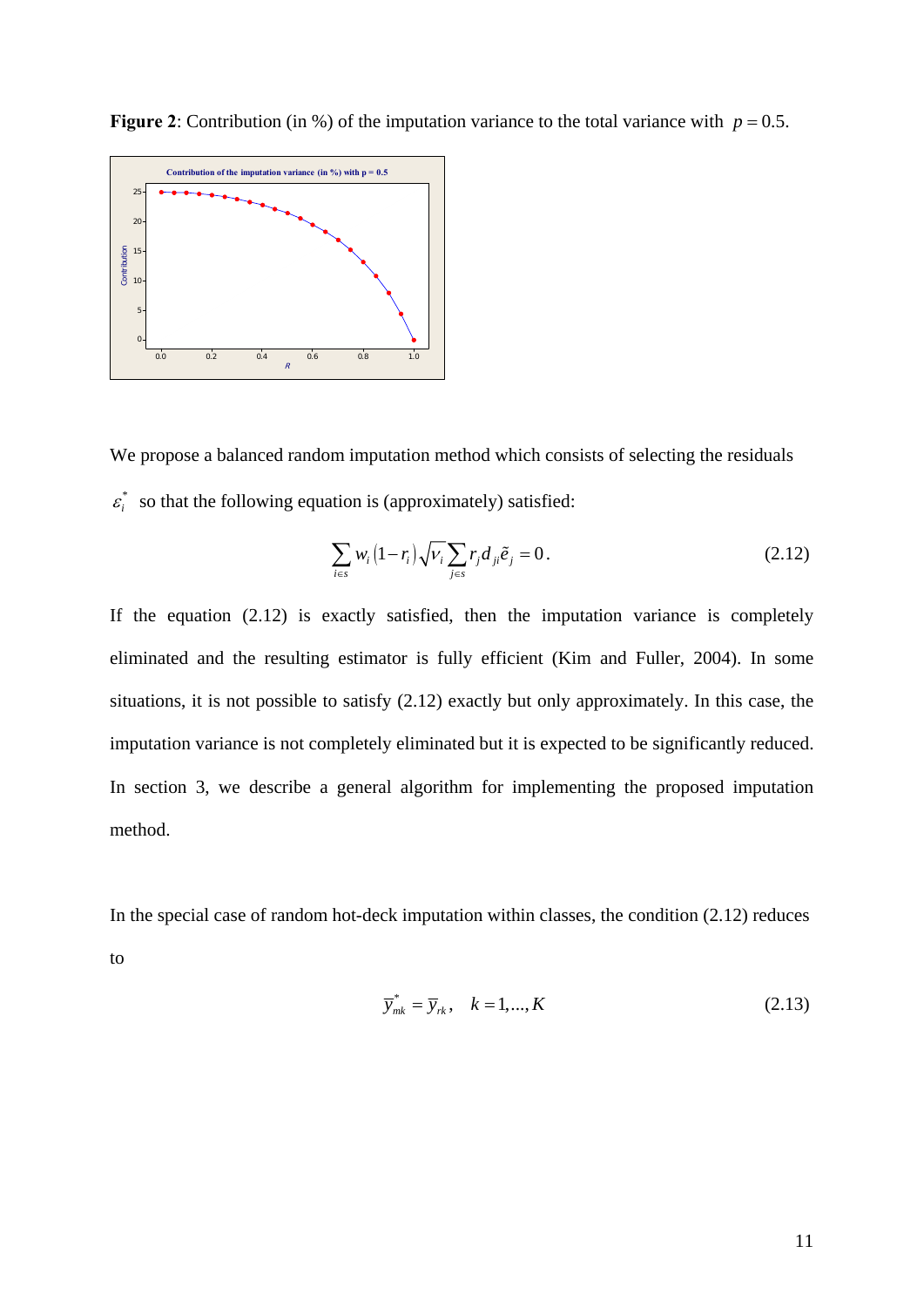noting that  $\sum d_{ii} = 1$ , *k ji j s d*  $\sum_{j \in s_k} d_{ji} = 1$ , where  $\bar{y}_{rk} = \frac{i \in s_k}{\sum_{k=1}^{k} a_k}$ *k ii i i s rk i i i s r y y r* ω ω ∈ ∈ = ∑  $\sum_{i=s_k}^{s_k} \overline{\omega_i r_i}$  is the weighted mean of the respondents in class *k* 

and  $(1 - r_i)$  $(1 - r_i)$ \* \* 1 1 *k k i*  $\left(1 - t_i\right)$  *y*<sub>*i*</sub> *i s mk*  $\mathbf{v}_i \mathbf{u} - \mathbf{v}_i$ *i s r y y r* ω ω ∈ ∈ −  $=\frac{\sum_{i=s_k}}{\sum_{i} \omega_i}$  (1 – ∑  $\sum_{k=1}^{s_k} \omega_i (1-r_i)$  is the weighted mean of the imputed values in class *k*. In other

words, eliminating the imputation variance will consist in selecting the imputed values at random within each class so that their mean matches the mean of the respondents within the same class. Chen, Rao and Sitter (2000) proposed a method for eliminating the imputation variance which consists of adjusting the imputed values obtained under RDHI so that (2.13) is satisfied. Note that our proposed balanced random imputation method does not require an adjustment of the imputed values. Rather, we select the imputed values at random so that (2.13) is satisfied, which is more attractive from a data user's perspective.

#### **3. THE ALGORITHM**

In this section, we propose a general algorithm for balanced random imputation, adapted from the Cube method originally proposed by Deville and Tillé (2004). Consider the  $n_m \times n_r$  table below:

|         |                                                                               | $\cdots$ |                                                                           | $\cdots$ | $n_r$                                     |
|---------|-------------------------------------------------------------------------------|----------|---------------------------------------------------------------------------|----------|-------------------------------------------|
|         | $(\psi_{11}, \tilde{e}_1)$                                                    | $\cdots$ | $(\psi_{1j},\tilde{e}_j)$                                                 | $\cdots$ | $(\psi_{1n_r},\tilde{e}_{n_r})$           |
|         |                                                                               |          |                                                                           |          |                                           |
|         | $(\psi_{i1}, \tilde{e}_{1})$                                                  |          | $(\psi_{ij}, \tilde{e}_j)$                                                |          | $(\psi_{_{in_{r}}},\tilde{e}_{_{n_{r}}})$ |
|         |                                                                               |          |                                                                           |          |                                           |
| $n_{m}$ | $\left(\boldsymbol{\mathcal{W}}_{n_m 1}, \widetilde{\boldsymbol{e}}_1\right)$ | $\cdots$ | $\left(\boldsymbol{\mathcal{W}}_{n_m j}, \boldsymbol{\tilde{e}}_j\right)$ | $\cdots$ | $(\psi_{n_{m}n_{r}},\tilde{e}_{n_{r}})$   |

where each cell  $(i, j)$  is given the value of the centered residual  $\tilde{e}_j$  and the probability of selection  $\psi_{ij} = \omega_j / \sum \omega_i r_i$  $l \in s$  $\psi_{ii} = \omega_i / \sum_i \omega_i r_i$  $= \omega_j / \sum_{l \in S} \omega_l r_l$ . Let  $U^*$  denote the population of  $n_m \times n_r$  cells. Note that a random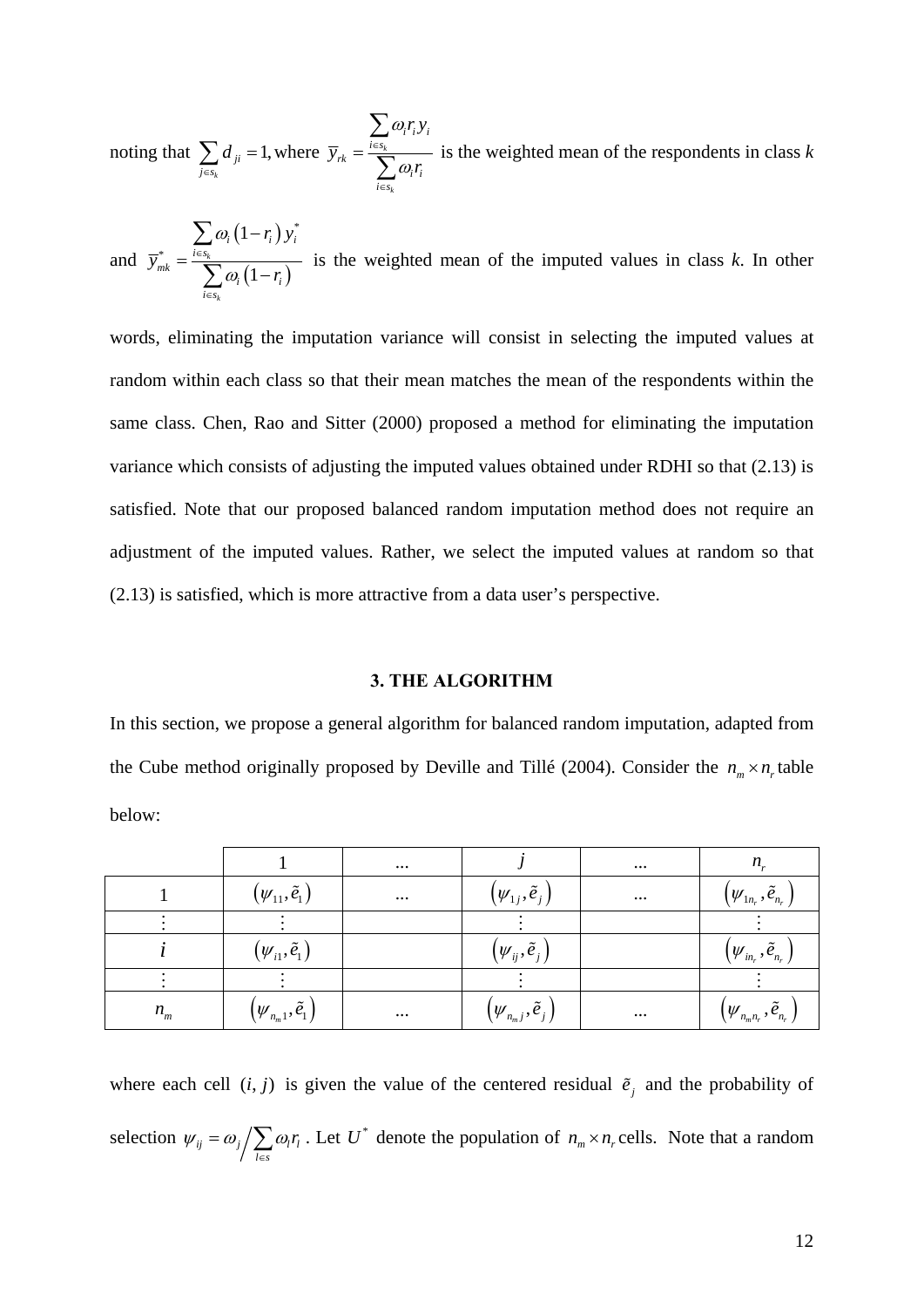imputation obtained from (2.4) may alternatively be seen as the without replacement selection of a random sample  $s^*$  of  $n_m$  cells in  $U^*$ . Since one residual exactly has to be selected for each nonrespondent, exactly one cell per row should be selected in  $s^*$ . Also, since the selection probabilities given by  $(2.5)$  have to be exactly satisfied, the cell  $(i, j)$  should be included in the sample with probability  $\psi_{ij}$ . If these two constraints are satisfied, then the random selection of the sample of cells  $s^*$  leads to the imputed values given by  $(2.4)$ .

The constraint of selecting exactly one cell in row  $i^*$  may be written as

$$
\sum_{j=1}^{n_r} d_{i^*j} = 1, \qquad i^* = 1, \cdots, n_m,
$$
\n(3.1)

with  $\sum d_{i} = \sum \delta_{i}$  $\begin{array}{cc} 1 & (i, j) \in s^* \end{array}$  $\sum_{j=1}^{n_r} d_{i^*j} = \sum_{(i,j) \in s^*} \delta_{i^*i}$  $d_{\mathbb{A}_i} = \sum_i \delta_i$  $\sum_{j=1}^{n} d_{i,j} = \sum_{(i,j)\in S^*} \delta_{i,j}$ , where  $\delta_{i,j} = 1$  if  $i^* = i$  and  $\delta_{i,j} = 0$ , otherwise. Since the sum of the inclusion probabilities on row  $\vec{i}$  is equal to 1, we have

$$
\sum_{j=1}^{n_r} \psi_{i^*j} = 1 = \sum_{(i,j)\in U^*} \psi_{ij} \delta_{i^*i}, \quad i^* = 1, \cdots, n_m. \tag{3.2}
$$

It follows that the system  $(3.1)$  can be written as a system of  $n_m$  balancing equations

$$
\sum_{(i,j)\in s^*} \frac{\mathbf{x}_{ij}}{\psi_{ij}} = \sum_{(i,j)\in U^*} \mathbf{x}_{ij}
$$
(3.3)

on a  $n_m$  vector of variables

$$
\mathbf{x} = \left(x^1, \cdots, x^{n_m}\right)',\tag{3.4}
$$

where the variable  $x^{i^*}$  takes the value  $x^{i^*}_{ii} = \psi_{ii} \delta_{i^*}$  $x_{ij}^i = \psi_{ij} \delta_{i i}$  on the cell  $(i, j)$ . The selection of a sample of cells with respect to the balancing equations (3.3) and prescribed inclusion probabilities  $\psi_{ij}$ may be handled with balanced sampling by means of the Cube method proposed by Deville and Tillé (2004). The Cube algorithm is described in the appendix. Note that the selection of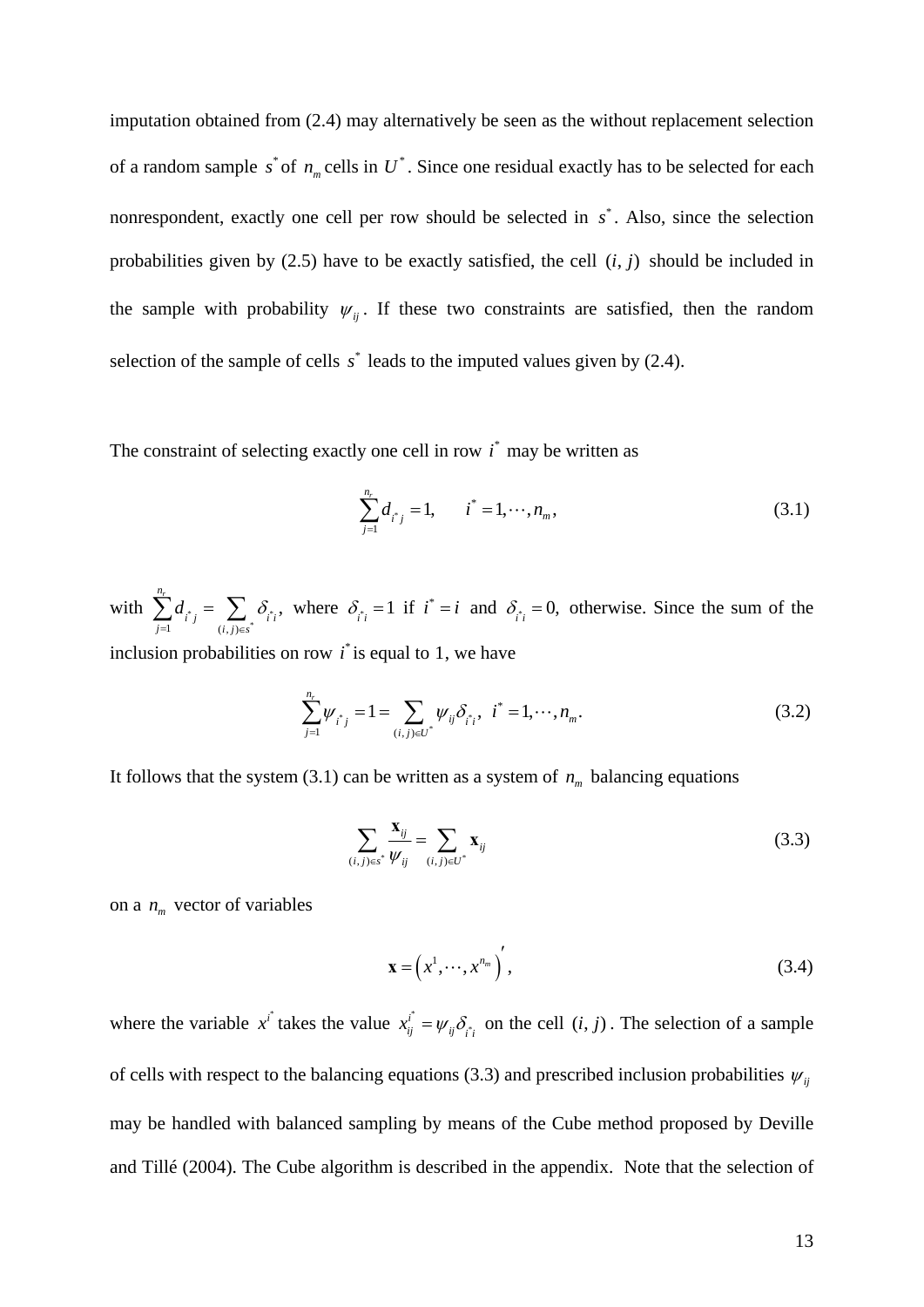$s^*$  with the algorithm proposed and balancing variables **x** given in (3.4) is equivalent to selecting independently and with replacement the random components  $\varepsilon_i^*$  in (2.4) from the set  $E_r = \{\tilde{e}_j; j \in s_r\}$ . In other words, the traditional imputation method in (2.4) can be viewed as a special case of the proposed method.

Now, observe that (2.12) can also be written as a system of balancing equations. The left hand side (2.12) may be written as

$$
\sum_{i \in s_m} w_i \sqrt{v_i} \sum_{j \in s_r} d_{ji} \tilde{e}_j = \sum_{(i,j) \in s^*} \frac{x_{ij}^0}{\psi_{ij}},
$$
\n(3.5)

with  $x_{ij}^0 = w_i \sqrt{v_i w_{ij} \tilde{e}_j}$  for the cell  $(i, j)$ . On the other hand, we have

$$
\sum_{(i,j)\in U^*} x_{ij}^0 = \sum_{i\in s_m} w_i \sqrt{v_i} \sum_{j\in s_r} \psi_{ij} \tilde{e}_j
$$

$$
= \sum_{i\in s_m} w_i \sqrt{v_i} \frac{\sum_{j\in s_r} \omega_j \tilde{e}_j}{\sum_{j\in s_r} \omega_j}
$$

$$
= 0
$$

since  $\sum \omega_i \tilde{e}_i = 0$ . *r j j j s*  $\omega_i \tilde{e}$  $\sum_{j \in s_r} \omega_j \tilde{e}_j = 0$ . It follows that (2.12) may be written as

$$
\sum_{(i,j)\in s^*}\frac{x_{ij}^0}{\psi_{ij}}=\sum_{(i,j)\in U^*}x_{ij}^0.
$$
\n(3.6)

Selecting a sample balanced on variables  $\tilde{\mathbf{x}} = (x^0, \mathbf{x}')'$ , where **x** is given in (3.4), with inclusion probabilities  $\psi_{ii}$ , ensures that (i) the selection probabilities given in (2.5) are exactly satisfied, (ii) one residual  $\tilde{e}_i$  exactly is selected for each missing value  $y_i$ , and (iii) equation (2.12) is exactly satisfied and, as a result, the variance imputation is eliminated.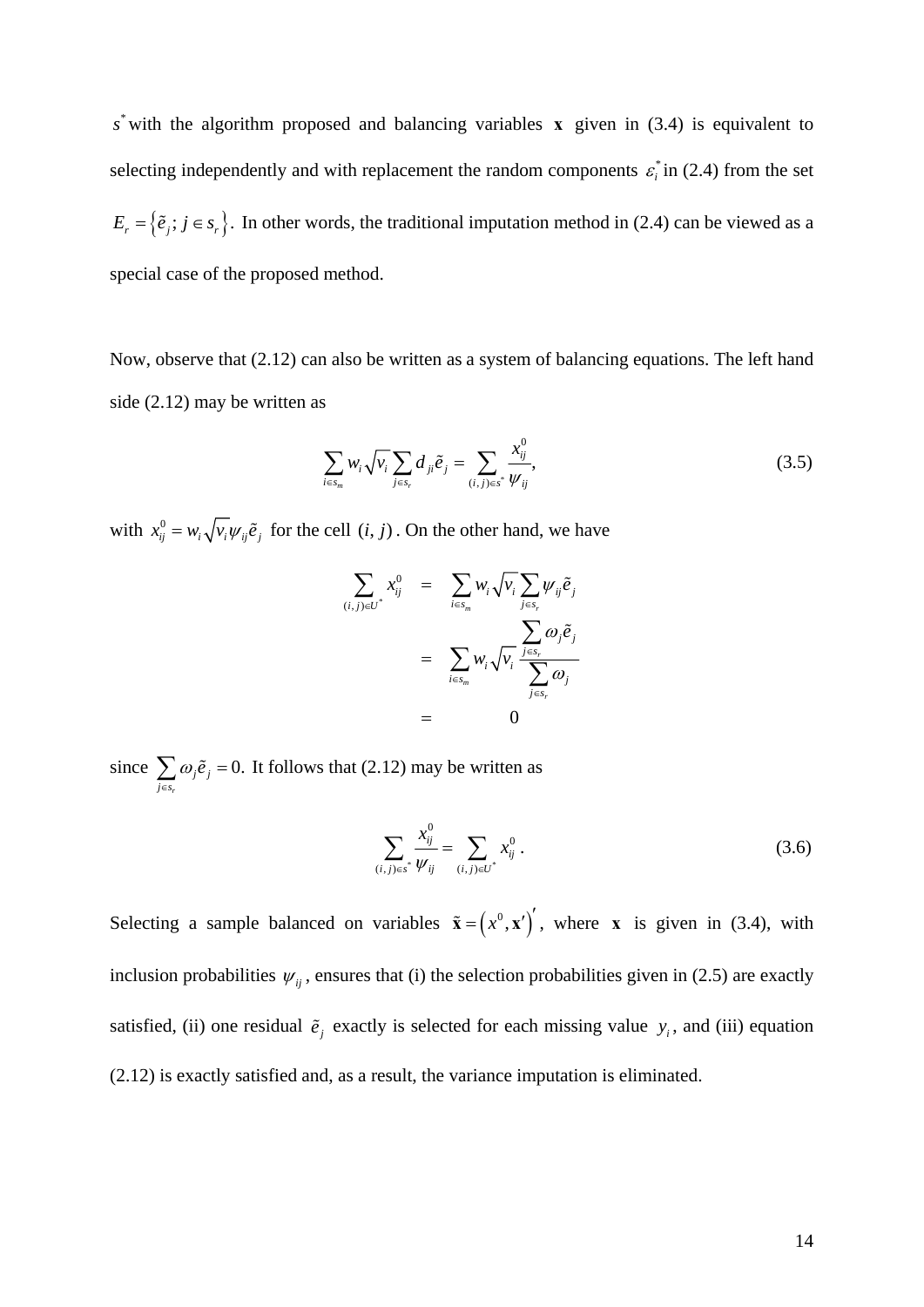In practice, note that there may exist no sample  $s^*$  such that both equations (3.3) and (3.6) are exactly satisfied. The Cube method then involves a rounding process called the landing phase (see the Appendix) in order to end the sampling. If such a situation occurs, the inclusion probabilities remain exactly respected and exactly one cell is selected in each row, but equation (3.6) will only be approximately satisfied, in which case, the imputation variance will be considerably reduced but not totally eliminated.

# **4. CONSISTENCY OF THE DISTRIBUTION FUNCTION**

In this section, we show that the proposed balanced random imputation preserves the distribution of the variable being imputed. The finite population distribution function can be written as  $F_N(t) = \frac{1}{N} \sum_i (y_i \le t)$ .  $F_N(t) = \frac{1}{N} \sum_{i \in U} \mathbf{1}(y_i \le t)$ . A complete data estimator of  $F_N(t)$  is given by

$$
\hat{F}_N(t) = \sum_{i \in S} \tilde{w}_i \mathbf{1}(y_i \le t),\tag{4.1}
$$

where  $\tilde{w}_i = w_i / \sum w_i$ *l s*  $\tilde{w}_i = w_i / \sum_{i} w_i$  $\tilde{w}_i = w_i / \sum_{l \in S} w_l$ . An imputed estimator of  $F_N(t)$  is given by

$$
\hat{F}_I(t) = \sum_{i \in s} \tilde{w}_i r_i \mathbf{1}(y_i \le t) + \sum_{i \in s} \tilde{w}_i (1 - r_i) \mathbf{1}(y_i^* \le t).
$$
\n(4.2)

We consider the case of weighted random imputation; that is,  $\omega_i \equiv w_i$ . We assume that the following regularity conditions hold:

- C1: max  $w_i = O(N/n)$ ;
- C2: There exists a constant  $\kappa$  such that  $\kappa < p_i \equiv P(r_i = 1)$  for all *i*;

C3: 
$$
\sup_t \left( \left| \hat{F}_{\varepsilon,r}(t) - F_{\varepsilon}(t) \right| \right) = O_p\left( n^{-1/2} \right);
$$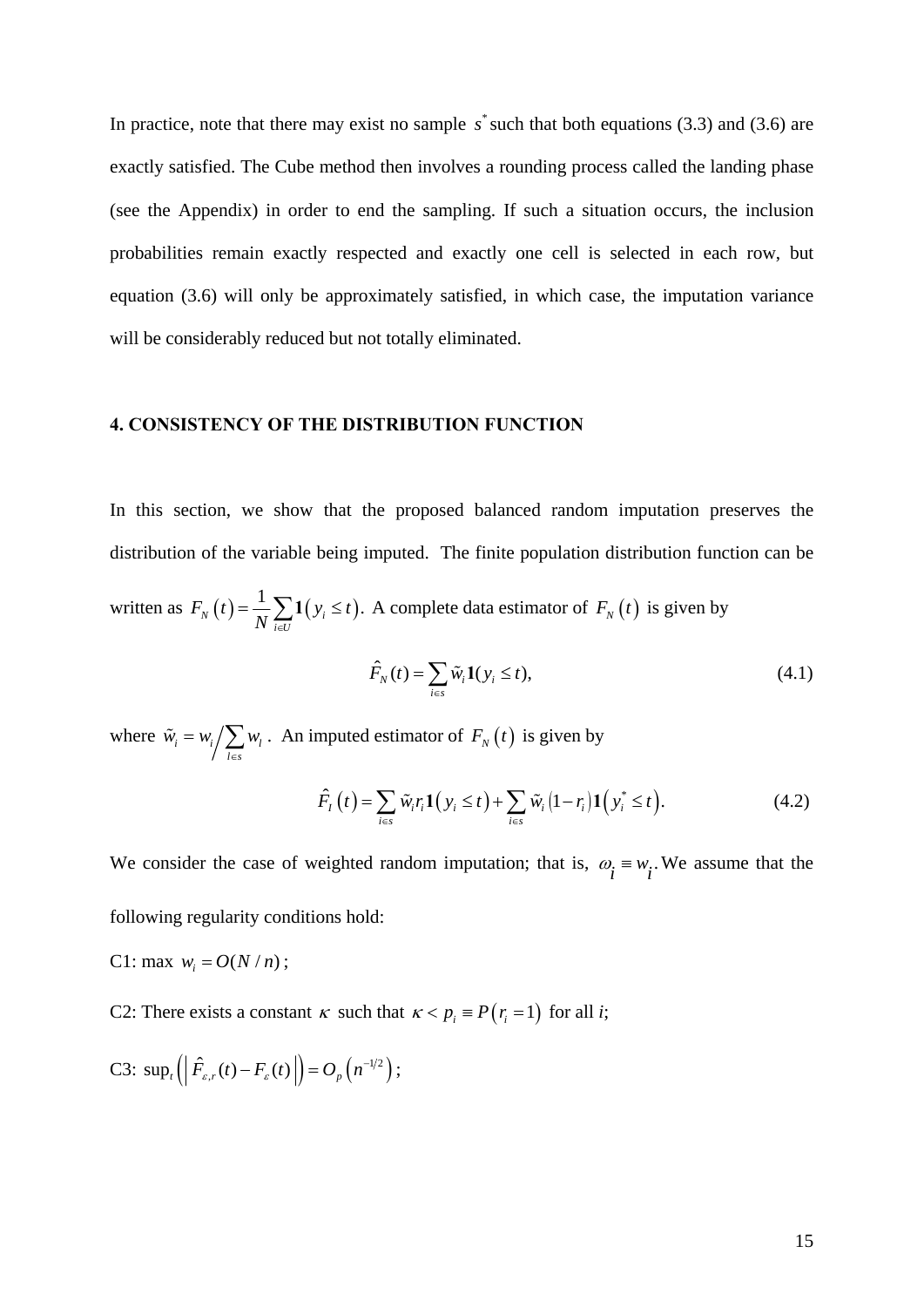C4: 
$$
V_I\left(\sum_{(i,j)\in s^*} \frac{b_{ij}}{\psi_{ij}} \middle| s, s_r, \hat{\mathbf{x}}\right) = (1 + o_p(1)) V_I^{app} \left(\sum_{(i,j)\in s^*} \frac{b_{ij}}{\psi_{ij}} \middle| s, s_r, \hat{\mathbf{x}}\right)
$$
, where  $V_I\left( \big| s, s_r, \hat{\mathbf{x}} \right)$  denotes the

variance, conditional on  $s$  and  $s_r$ , under imputation by means of balanced sampling with inclusion probabilities  $\psi_{ij}$  and balancing variables  $\hat{\mathbf{x}}$ ,  $b_{ij}$  denotes the value taken by a nonrandom (conditional on *s* and  $s_r$ ) variable *b* in cell  $(i, j)$ ,

$$
V_{I}^{app}\left(\sum_{(i,j)\in s^{*}}\frac{b_{ij}}{\psi_{ij}}\middle| s, s_{r}, \hat{\mathbf{x}}\right) = \left(\sum_{(i,j)\in U^{*}}\psi_{ij}(1-\psi_{ij})\left(\frac{b_{ij}}{\psi_{ij}}-\frac{\hat{b}_{ij}(\hat{\mathbf{x}})}{\psi_{ij}}\right)^{2}\right)
$$
 and  

$$
\hat{b}_{ij}(\hat{\mathbf{x}}) = \hat{\mathbf{x}}'_{ij}\left(\sum_{(i',j')\in U^{*}}\psi_{ij'}(1-\psi_{ij'})\left(\frac{\hat{\mathbf{x}}_{ij'}}{\psi_{ij'}}\right)\left(\frac{\hat{\mathbf{x}}_{ij'}}{\psi_{ij'}}\right)^{-1}\left(\sum_{(i',j')\in U^{*}}\psi_{ij'}(1-\psi_{ij'})\left(\frac{\hat{\mathbf{x}}_{ij'}}{\psi_{ij'}}\right)\left(\frac{b_{ij'}}{\psi_{ij'}}\right)^{-1}\right)
$$
(4.3)

denotes a weighted prediction of  $b_{ii}$ .

The assumption (C1) guarantees that no extreme weight dominates the others. The assumption C2 states that the response probability is bounded away from 0. The assumption C3 states that the empirical distribution of the residuals corresponding to the responding units is a consistent estimator of the true distribution of the errors. Finally, the assumption (C4) gives a variance approximation for balanced sampling analog to that considered in Deville and Tillé (2005). Note that assumption C4 was proved by Hajek (1964) in the special case of the maximum entropy balanced sampling design with  $\hat{\mathbf{x}}_{ij} = \hat{x}_{ij} = \psi_{ij}$ .

**Theorem:** Suppose that conditions (C1-C4) hold. If the imputation model (2.3) holds, then  $\hat{F}_I(t) - F_N(t) = O_p(n^{-1/2}).$ 

*Proof*: The total error of  $\hat{F}_t(t)$ ,  $\hat{F}_t(t) - F_y(t)$ , can be expressed as

$$
\hat{F}_I(t) - F_N(t) = \left[\hat{F}_N(t) - F_N(t)\right] + \left[\hat{F}_I(t) - \hat{F}_N(t)\right].
$$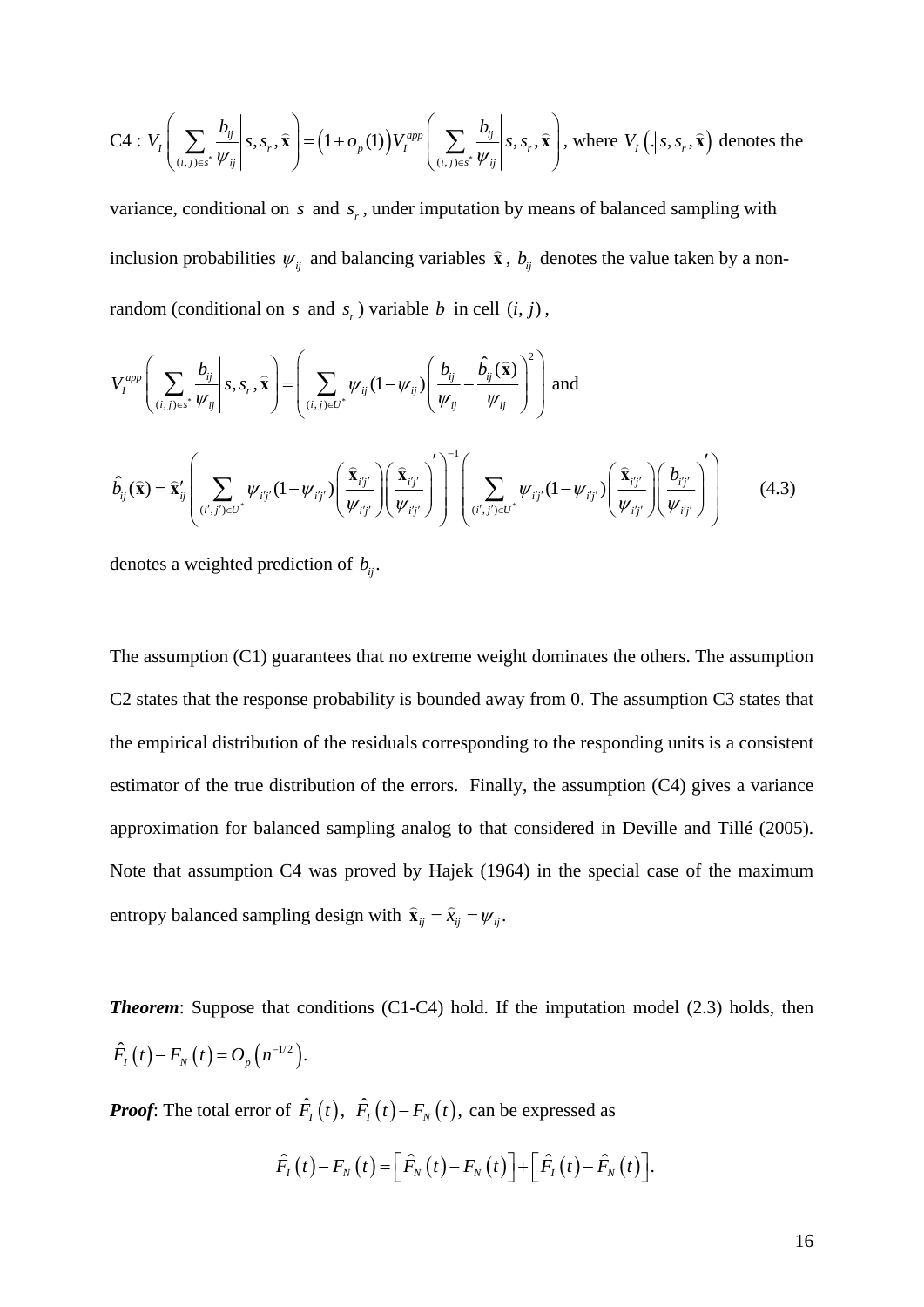First, it follows from standard regularity conditions (e.g., Isaki and Fuller, 1982) that  $\hat{F}_N(t) - F_N(t) = O_p(n^{-1/2})$ . It remains to show that  $\hat{F}_I(t) - \hat{F}_N(t) = O_p(n^{-1/2})$ . To that end, let

$$
\Delta \equiv \hat{F}_I(t) - \hat{F}_N(t) = \sum_{i \in S} \tilde{w}_i (1 - r_i) \Big[ \mathbf{1} \Big( \varepsilon_i^* \leq \hat{t}_i \Big) - \mathbf{1} \Big( \varepsilon_i \leq t_i \Big) \Big] \n= T_1 - T_2
$$
\n(4.4)

where  $T_1 = \sum \tilde{w}_i (1 - r_i) \mathbf{1} \left( \varepsilon_i^* \leq \hat{t}_i \right),$ *i s*  $T_1 = \sum \tilde{w}_i (1-r_i) \mathbf{1} ( \varepsilon_i^* \leq t$  $=\sum_{i\in s}\tilde{w}_i(1-r_i)\mathbf{1}\Bigl(\varepsilon_i^*\leq \hat{t}_i\Bigr),\qquad T_2=\sum_{i\in s}\tilde{w}_i\bigl(1-r_i\bigr)\mathbf{1}\Bigl(\varepsilon_i\leq t_i\Bigr),$  $T_2 = \sum \tilde{w}_i (1-r_i) \mathbf{1} (\varepsilon_i \leq t$  $=\sum_{i\in s}\tilde{w}_i(1-r_i)\mathbf{1}\big(\varepsilon_i\leq t_i\big),\qquad \hat{t}_i=\frac{t-\hat{f}_r(z_i)}{\hat{\sigma}\sqrt{\mathcal{V}_i}}$  $\frac{1}{i} = \frac{i - f_r(x_i)}{2}$ *i*  $\hat{t}_i = \frac{t - \hat{f}_r(z)}{t}$  $\hat{\sigma} \sqrt{\nu}$  $=\frac{t-f_r(z_i)}{r}$  and

 $\frac{t-f(z_i)}{f}$ *i*  $t_i = \frac{t - f(z)}{f}$  $\sigma$ <sub>1</sub>ν  $=\frac{t-f(z_i)}{\sqrt{n}}$ . We first show that the conditional nonresponse/imputation expectation of  $\Delta$  in

 $(4.4)$ , given by

*i s*

$$
E(\Delta) = E_m E_I(\Delta | s, s_r, \tilde{\mathbf{x}})
$$
\n(4.5)

is  $O(n^{-1/2})$ , where  $\tilde{\mathbf{x}}$  denotes the vector of balancing variables used for imputation; see section 3. First note that  $T_2$  is independent of the imputation mechanism. Consequently, we have

$$
E_{I}(\Delta|s, s_{r}, \tilde{\mathbf{x}}) = E_{I}(T_{1} - T_{2}|s, s_{r}, \tilde{\mathbf{x}})
$$
  
\n
$$
= E_{I}(T_{1}|s, s_{r}, \tilde{\mathbf{x}}) - T_{2}
$$
  
\n
$$
= \sum_{i \in s} \tilde{w}_{i} (1 - r_{i}) \hat{F}_{r, \varepsilon} (\hat{t}_{i}) - T_{2}
$$
  
\n
$$
= U_{1} + U_{2} + U_{3}
$$
\n(4.6)

where  $U_1 = \sum \tilde{w}_i (1 - r_i) \left[ \hat{F}_{r,\varepsilon} (\hat{t}_i) - \hat{F}_{\varepsilon} (\hat{t}_i) \right],$ *i s*  $U_1 = \sum \tilde{W}_i (1-r_i) |\tilde{F}_{r,\varepsilon}(\hat{t}_i) - \tilde{F}_{\varepsilon}(\hat{t}_i)$  $= \sum_{i\in s} \tilde{w}_i \big(1-r_i\big) \Big[ \hat{F}_{r,\varepsilon}\left(\hat{t}_i\right) - \hat{F}_{\varepsilon}\left(\hat{t}_i\right) \Big], \qquad U_2 = \sum_{i\in s} \tilde{w}_i \big(1-r_i\big) \Big[ \hat{F}_{\varepsilon}\left(\hat{t}_i\right) - F_{\varepsilon}\left(t_i\right) \Big],$  $U_2 = \sum \tilde{W}_i \left(1 - r_i\right) \left| \right. \hat{F}_\varepsilon \left(\hat{t}_i\right) - F_\varepsilon \left(t_i\right)$  $=\sum_{i\in s}\tilde{w}_i(1-r_i)\big[\hat{F}_\varepsilon(\hat{t}_i)-F_\varepsilon(t_i)\big],$  and

 $\mathcal{L}_3 = \sum \widetilde{W}_i \left( 1 - r_i \right) \mid F_{\varepsilon} \left( t_i \right) - \mathbf{1} \left( \varepsilon_i \leq t_i \right) \mid .$ *i s*  $U_{\overline{3}} = \sum \widetilde{W}_{i} (1-r_{i}) | F_{\varepsilon} (t_{i}) - 1 ( \varepsilon_{i} \leq t_{i})$  $=\sum_{i\in S}\tilde{w}_i(1-r_i)\Big[F_{\varepsilon}(t_i)-\mathbf{1}(\varepsilon_i\leq t_i)\Big].$  As  $\sum_{i\in S}\tilde{w}_i(1-r_i)$  $\tilde{w}_i(1-r)$  $\sum_{i \in s} \tilde{w}_i (1 - r_i)$  remains bounded under C1-C2, the term  $E_m(U_1 | s, s_r)$  is  $O(n^{-1/2})$  under C3. We also have  $E_m(U_3 | s, s_r) = 0$ , and  $V_m(U_{_3} \mid s, s_r) = \sum \tilde{w}_i^2 \left( 1 - r_i \right) F_{\varepsilon} \left( t_i \right) \left( 1 - F_{\varepsilon} \left( t_i \right) \right)$  $V_m(U_3 | s, s_r) = \sum \tilde{w}_i^2 (1 - r_i) F_{\varepsilon} (t_i) (1 - F_{\varepsilon} (t_i))$  $=\sum_{i\in S} \tilde{w}_i^2 (1-r_i) F_{\varepsilon}(t_i) (1-F_{\varepsilon}(t_i))$  is asymptotically  $O(n^{-1})$  under C1-C3, so that

$$
U_3 = O_p(n^{-1/2})
$$
. Now, suppose that  $f(z_i) = f(z_i, \beta)$  and  $\hat{f}_r(z_i) = f(z_i, \hat{\mathbf{B}}_r)$  such that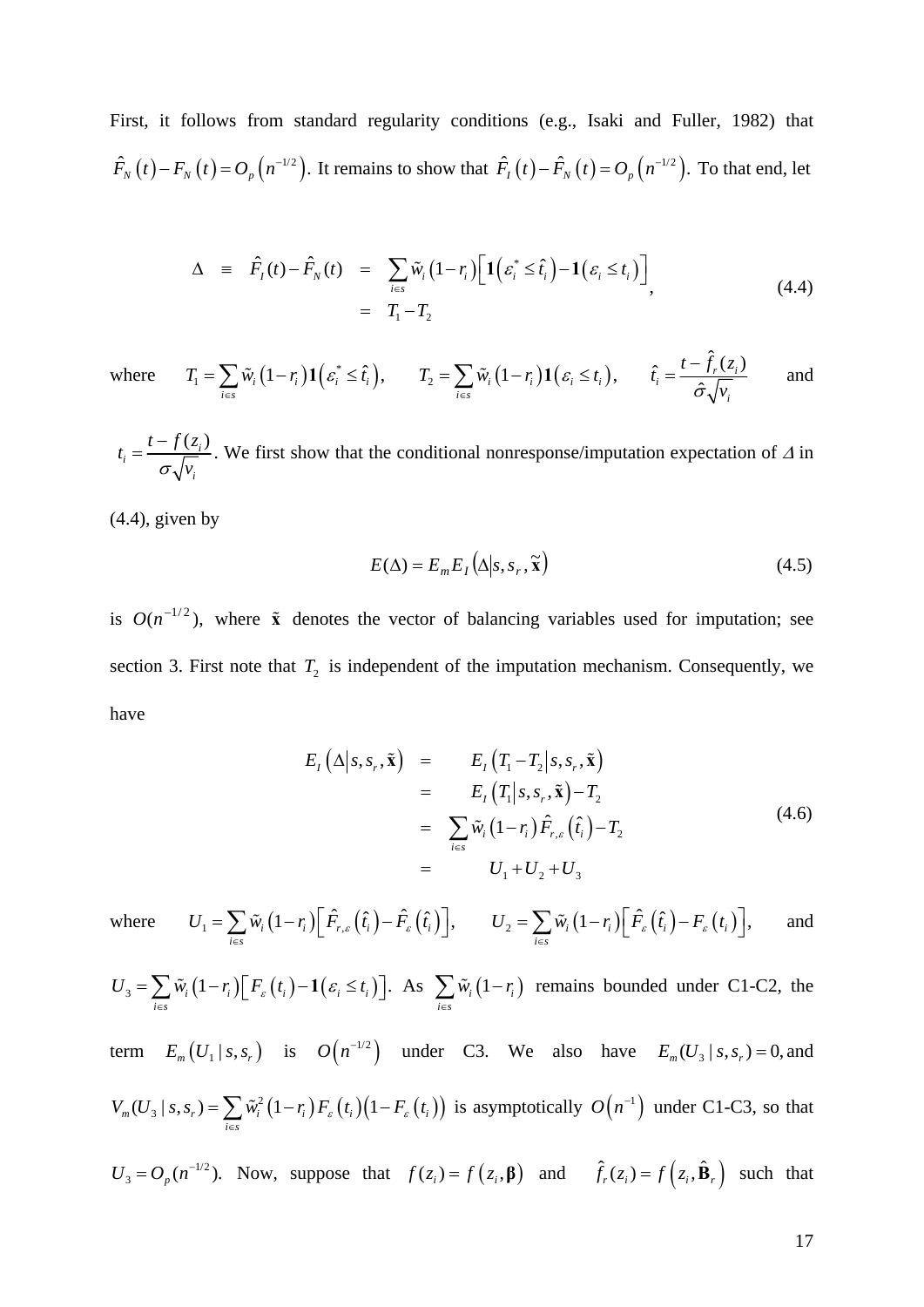$\hat{\mathbf{B}}_r - \mathbf{\beta} = O_p(n^{-1/2})$ . Moreover, we assume that  $F_{\varepsilon}(\cdot)$  has bounded density. It follows that  $E_m(U_2|s,s_r)$  is  $O(n^{-1/2})$ . Consequently,  $E_mE_I(\Delta|s,s_r,\tilde{\mathbf{x}})$  is  $O(n^{-1/2})$ .

We now show that the conditional nonresponse/imputation variance of  $\Delta$  in (4.4), given by

$$
V(\Delta) = E_m V_I \left( \Delta \middle| s, s_r, \tilde{\mathbf{x}} \right) + V_m E_I \left( \Delta \middle| s, s_r, \tilde{\mathbf{x}} \right) \tag{4.7}
$$

is  $O(n^{-1})$ , where  $\tilde{\mathbf{x}}$  denotes the vector of balancing variables used for imputation; see section 3. First, note that

$$
V_I(\Delta|s, s_r, \tilde{\mathbf{x}}) = V_I(T_1 - T_2|s, s_r, \tilde{\mathbf{x}})
$$
  
= 
$$
V_I(T_1|s, s_r, \tilde{\mathbf{x}})
$$
 (4.8)

since  $T_2$  is independent of the imputation mechanism. Now, observe that  $T_1$  may alternatively be written as

$$
T_1 = \sum_{i \in S} \tilde{w}_i (1 - r_i) \sum_{j \in S} r_j d_{ji} \mathbf{1} (\tilde{e}_j \leq \hat{t}_i)
$$
  
= 
$$
\sum_{(i,j) \in S^*} \frac{b_{ij}}{\psi_{ij}}
$$
 (4.9)

where  $b_{ij} = \tilde{w}_i \psi_{ij} \mathbf{1} \left( \tilde{e}_j \leq \hat{t}_i \right)$ . Condition C4 implies that  $V_I \left( T_1 \big| s, s_r, \tilde{\mathbf{x}} \right)$  is asymptotically equivalent to  $V_I^{app} (T_1 | s, s_r, \tilde{\mathbf{x}})$ , and

 $V_I^{app}(T_1 | s, s_r, \tilde{\mathbf{x}}) \leq V_I^{app}(T_1 | s, s_r, \mathbf{x})$  since  $\tilde{\mathbf{x}}$  includes  $\mathbf{x}$ ; see equation (3.4). The term  $V_I^{app}(T_1|s,s_r,\mathbf{x})$  is in turn asymptotically equivalent to  $V_I(T_1|s,s_r,\mathbf{x})$  by assumption C4, which is the imputation variance we obtain when the random quantities  $\varepsilon_i^*$  are selected independently and with replacement. Therefore, we get  $\mathcal{K}_I(T_1|s,s_r, \mathbf{x}) = \sum \tilde{w}_i^2 (1-r_i) \hat{F}_{r,s}(\hat{t}_i) (1-\hat{F}_{r,s}(\hat{t}_i)).$ *i s*  $V_{I}\left(T_{1}\big|s,s_{r},\mathbf{x}\right)=\sum\tilde{w}_{i}^{2}\left(1-r_{i}\right)\tilde{F}_{r,\varepsilon}\left(\hat{t}_{i}\right)\left(1-\hat{F}_{r,\varepsilon}\left(\hat{t}_{i}\right)\right)$  $\mathbf{x}$ ) =  $\sum_{i \in S} \tilde{w}_i^2 (1 - r_i) \hat{F}_{r,\varepsilon} (\hat{t}_i) (1 - \hat{F}_{r,\varepsilon} (\hat{t}_i))$ . Under C1-C3, the order of magnitude of the latter term is  $O(n^{-1})$ .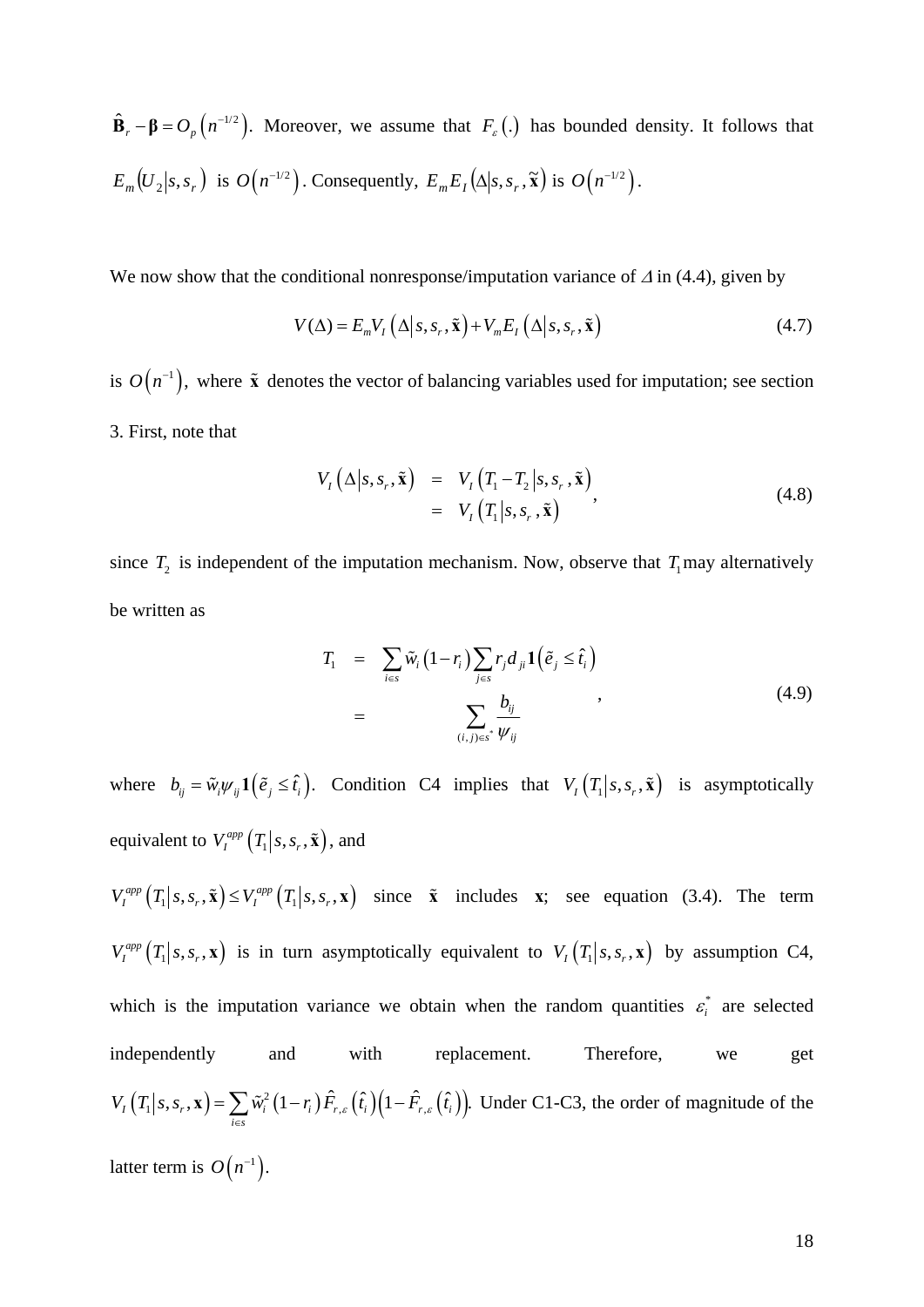We now consider the second term on the right-hand size of  $(4.7)$ . It follows from  $(4.6)$  that  $E_I(\Delta | s, s_r, \tilde{\mathbf{x}}) = T_3 - T_2$ , where  $T_3 = \sum \tilde{w}_i (1 - r_i) \hat{F}_{r,\varepsilon}(\hat{t}_i)$ . ∈  $=\sum \widetilde{w}_i(1-\right)$ *i s*  $T_3 = \sum \tilde{w}_i (1 - r_i) \tilde{F}_{r,\varepsilon}(\hat{t}_i)$ . Note that  $T_3$  depends only on the  $\varepsilon$ 's in the set of respondents  $s_r$ , whereas  $T_2$  depends only on the  $\varepsilon$ 's in the set of respondents  $s_m$ . As a result, these two terms are independent with respect to the imputation model (2.3), and  $V_m E_I(\Delta | s, s_r, \tilde{\mathbf{x}}) = V_m(T_3 | s, s_r) + V_m(T_2 | s, s_r)$ . We have  $(T_2 | s, s_r) = \sum$ ∈  $=\sum_{i} \widetilde{w}_{i}^{2}(1-r_{i})F_{\varepsilon}(t_{i})$  $(1-r_{i})F_{\varepsilon}(t_{i})$ *i s*  $V_m(T_2|s,s_r) = \sum \tilde{w}_i^2 (1-r_i) F_{\varepsilon}(t_i) (1-F_{\varepsilon}(t_i))$ . Under C1 and C2, the latter quantity is  $O(n^{-1})$ .

Consequently,  $\Delta$  is asymptotically  $O_p(n^{-1/2})$  and the two quantities  $\hat{F}_1(t)$  and  $\hat{F}_N(t)$  can be taken as estimators of the same quantity, if the imputation model is correctly specified.

# **5. THE CASE OF A BINARY VARIABLE**

In this section, we consider the case of a binary variable *y*. For simplicity, we first consider the case of a binary variable. Let  $y_i = 1$  if unit *i* possesses a given characteristic of interest and  $y_i = 0$ , otherwise. We assume that the *y*-variable is parametrically modeled; that is,

$$
\phi_i \equiv P\big(\,y_i = 1\big) = p\big(\mathbf{z}_i; \boldsymbol{\gamma}^0\big),
$$

for some function  $p(\mathbf{z}_i; \cdot)$  with parameter  $\gamma$  evaluated at  $\gamma^0$ , where  $\mathbf{z}_i$  is a vector of auxiliary variables (as in section 2) available for both respondents and nonrespondents. Let **γ**ˆ be an estimator of  $\gamma^0$  and

$$
\hat{\phi}_i = p(\mathbf{z}_i; \hat{\boldsymbol{\gamma}})
$$
\n(5.1)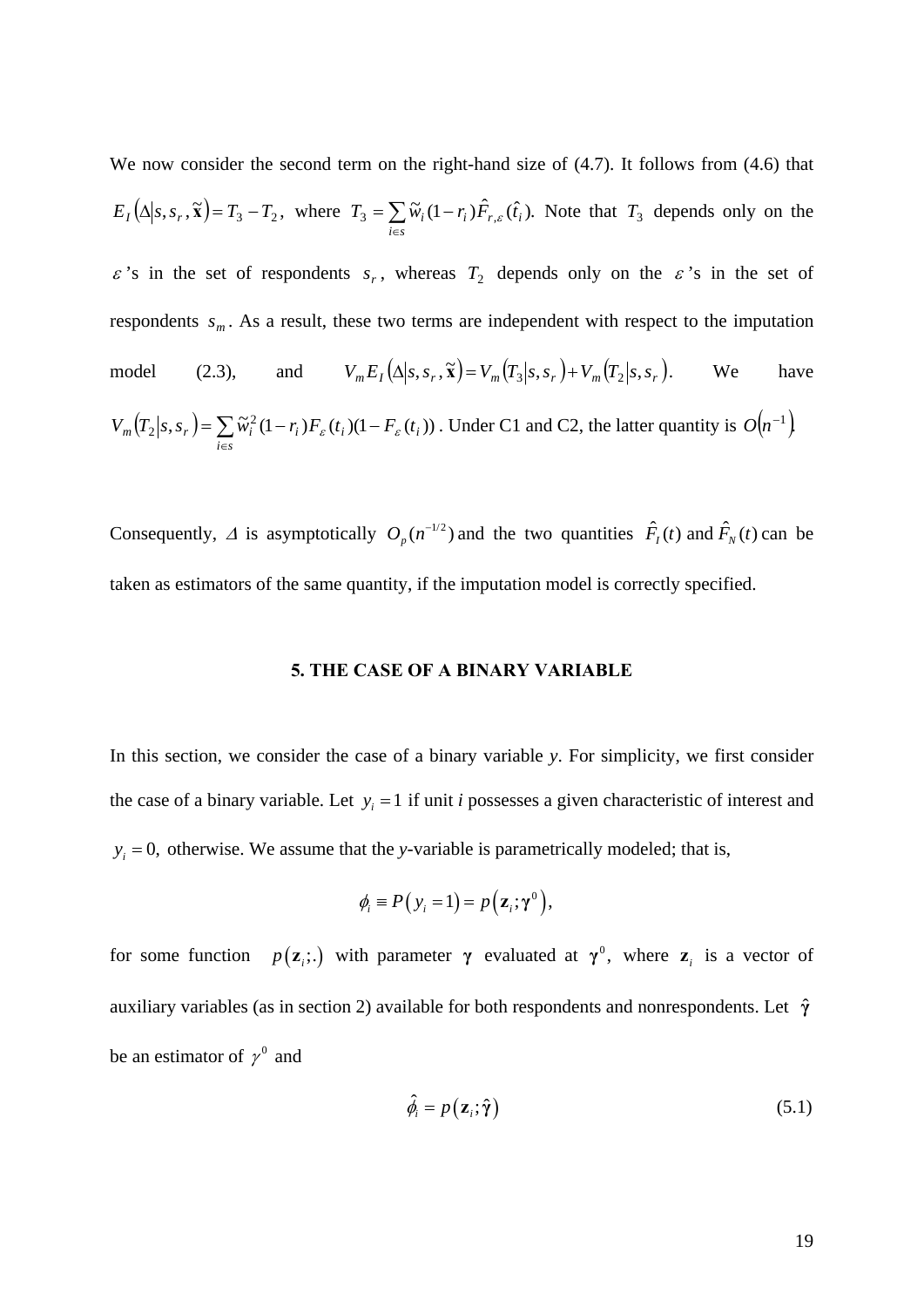be the estimated probability for unit *i* of possessing the characteristic of interest. We are interested in estimating the proportion of individuals that possess the characteristic,  $\frac{1}{N} \sum y_i$ .  $\overline{Y} = \frac{1}{N} \sum_{i \in U} y_i$ . A complete data estimator of  $\overline{Y}$  is given by  $\overline{y} = \hat{Y}_\pi/N$ , where  $\hat{Y}_\pi$  is given by (2.1), whereas an imputed estimator of  $\overline{Y}$  is given by  $\overline{y}_I = \hat{Y}_I/N$ , where  $\hat{Y}_I$  is given by (2.2). To impute binary variables, deterministic imputation methods (such as regression imputation) are usually rejected because they generally lead to impossible values in the data file. One notable exception is nearest-neighbour imputation that uses donor (observed) values to impute for missing values. In this section, we consider a version of RHDI (see section 2). For missing *<sup>i</sup> y* , RHDI uses

$$
y_i^* = \begin{cases} 1 & \text{with probability } \hat{\phi}_i \\ 0 & \text{with probability } 1 - \hat{\phi}_i \end{cases}
$$

In this context, the imputation variance of  $\hat{Y}_I$  is given by

$$
E_{p}E_{q}V_{I}\left(\hat{Y}_{I}|s\right) = E_{p}E_{q}\left[\frac{1}{N^{2}}\sum_{i\in s}w_{i}^{2}\left(1-r_{i}\right)\hat{\phi}_{i}\left(1-\hat{\phi}_{i}\right)\right].
$$
\n(5.2)

Under mild regularity conditions, the imputation variance in (5.2) is  $O(n^{-1})$ , which is the same order of magnitude than the sampling and the nonresponse variances.

We propose a balanced random imputation method which consists of selecting the imputed values  $y_i^*$  so that the following equation is approximately satisfied

$$
\sum_{i \in S} w_i (1 - r_i) y_i^* = \sum_{i \in S} w_i (1 - r_i) \hat{\varphi}_i
$$
 (5.3)

If the equation (5.3) holds exactly, then the imputation variance is completely eliminated. We describe below an adaptation of the algorithm introduced in section 3 to handle the case of a binary variable. Consider the  $n_m \times 2$  table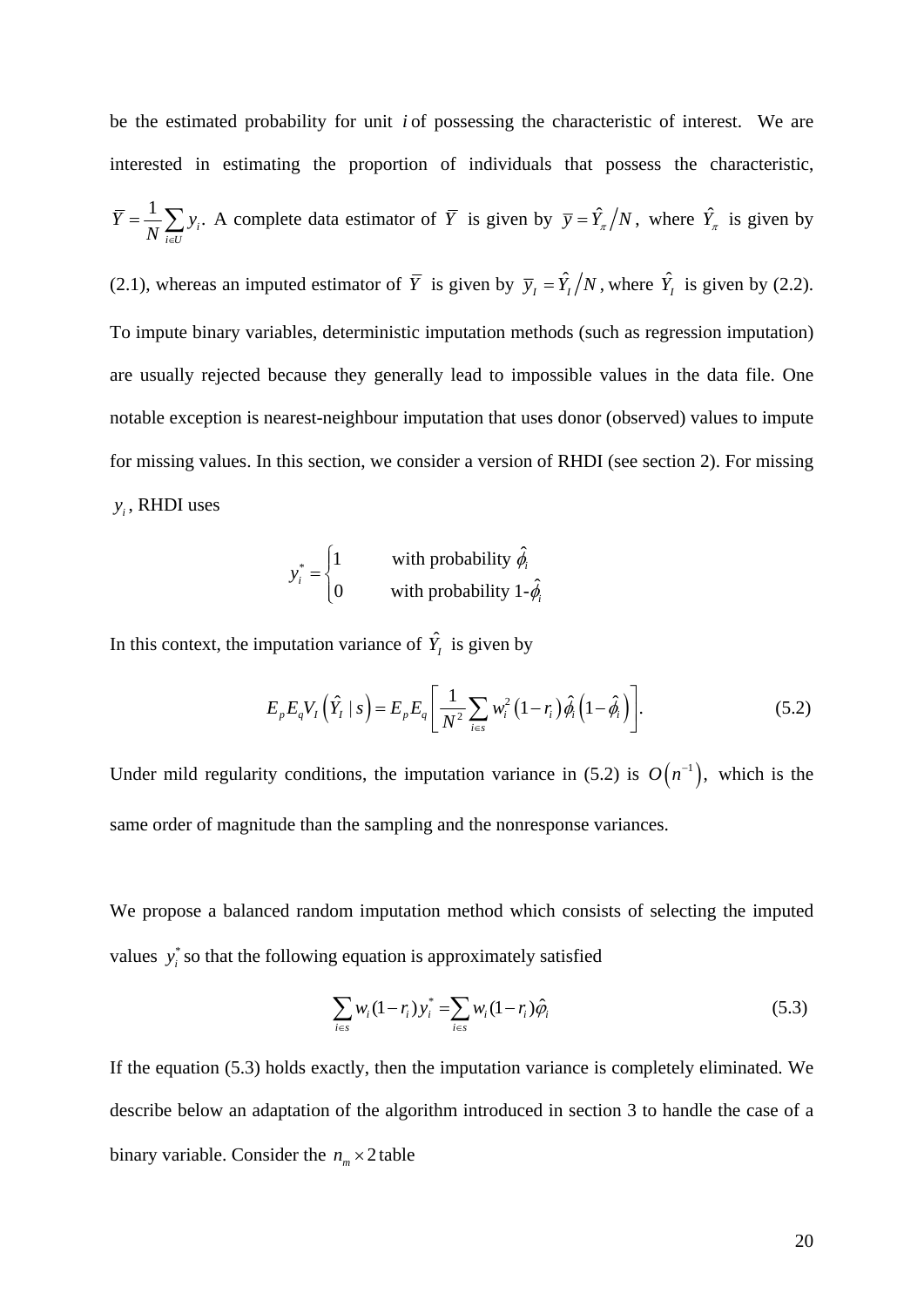|         |                          | $\mathcal{D}_{\mathcal{L}}$ |
|---------|--------------------------|-----------------------------|
|         | $(\psi_{11}, e_{11})$    | $(\psi_{12},e_{12})$        |
| ٠       |                          | ٠                           |
|         | $(\psi_{i1}, e_{i1})$    | $(\psi_{i2},e_{i2})$        |
|         |                          |                             |
| $n_{m}$ | $(\psi_{n_m1},e_{n_m1})$ | $(\psi_{n_m 2}, e_{n_m 2})$ |

where each cell  $(i, j)$  is given the value  $e_{ij} = 1$  if  $j = 1$  and  $e_{ij} = 0$  if  $j = 2$ , and the probability  $\psi_{ij} = \hat{\phi}_i$  if  $j = 1$  and  $\psi_{ij} = 1 - \hat{\phi}_i$  if  $j = 2$ . A random imputation for variable *y* may be seen as the random selection of a sample  $s^*$  in the population  $U^*$  of cells, in the sense that if the cell  $(i, j)$  is selected in  $s^*$ , the value 1 will be used for imputation of missing  $y_i$  if  $j = 1$ , and the value 0 will be used if  $j = 2$ . The selection of  $s^*$  must be such that (i) one cell exactly is selected in each line, (ii) the estimated probabilities in (5.1) are exactly respected and (iii) equation (5.3) holds approximately for the imputation variance to be strongly reduced. In a similar way than the method presented in section 3, the selection of such a sample  $s^*$  may be handled with the Cube method presented in the Appendix, with inclusion probabilities  $\psi_{ij}$  and the vector  $\tilde{\mathbf{x}}_{ij} = (x_{ij}^0, x_{ij}^1, \dots, x_{ij}^{n_m})$ , where  $x_{ij}^0 = w_i \psi_{ij} e_{ij}$  and  $x_{ij}^i = \psi_{ij} \delta_i$  $x_{ij}$ <sup>*i*</sup> =  $\psi_{ij} \delta_{i}$ <sup>\*</sup> for *i*<sup>\*</sup> = 1,  $\cdots$ , *n<sub>m</sub>*, where  $\delta_{i i} = 1$  if  $i^* = i$  and  $\delta_{i i} = 0$ , otherwise.

We now briefly consider the case of a categorical variable *y* with *K* possible characteristics. Let  $y_i = 1$  if unit *i* possesses the first characteristic of interest,  $y_i = 2$  if unit *i* possesses the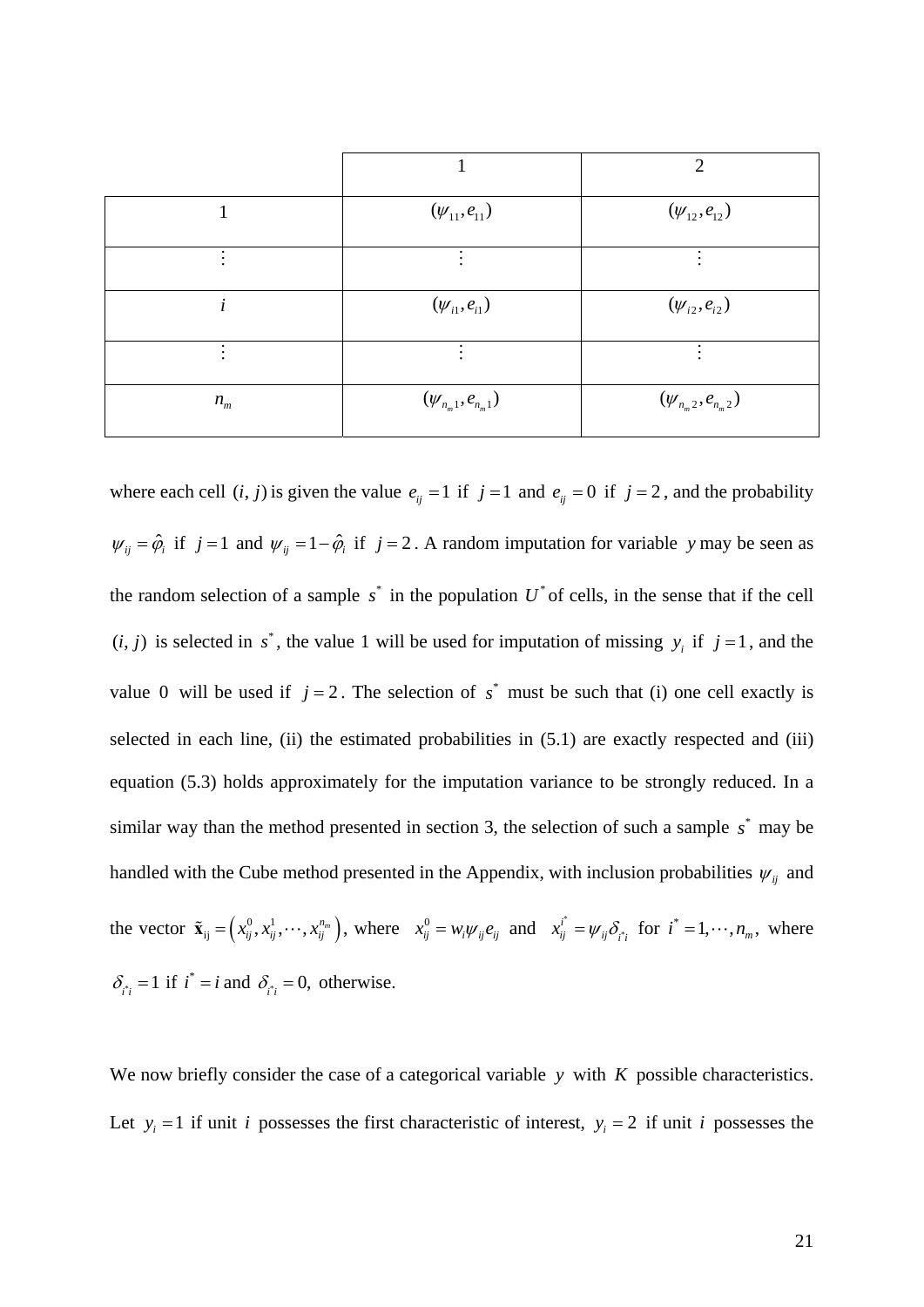second characteristic of interest, and so on. Assume that the *y* variable is parametrically modeled; that is,

$$
\varphi_i^k \equiv P(y_i = k) = p(\mathbf{z}_i; \gamma^{0,k})
$$

where 1 1 *K k i k*  $\varphi$  $\sum_{k=1}^{\infty} \varphi_i^k = 1$ , for some function  $p(\mathbf{z}_i; \cdot)$  with parameter  $\gamma$  evaluated at  $\gamma^{0,k}$  where  $\mathbf{z}_i$  is a

vector of auxiliary variables available for both respondents and nonrespondents. Let  $\hat{\gamma}^k$  be an estimator of  $\gamma^{0,k}$  and

$$
\hat{\varphi}_i^k = p\left(\mathbf{z}_i; \hat{\gamma}^k\right) \tag{5.4}
$$

be the estimated probability for unit *i* of possessing the characteristic of interest  $k$ , where 1  $\sum_{i=1}^{K} \hat{\varphi}_i^k = 1$ *i k*  $\varphi$  $\sum_{k=1} \hat{\varphi}_i^k = 1$ . We are interested in estimating the proportion of individuals that possess the characteristic  $k, \overline{Y}_k = \frac{1}{N} \sum_i (y_i = k).$  $\overline{Y}_k = \frac{1}{N} \sum_{i \in U} 1(y_i = k)$ . An imputed estimator of  $\overline{Y}_k$  is given by  $\overline{y}_{kl} = \hat{Y}_{kl} / N$ , where  $\hat{Y}_{kl}$  is given by (2.2) where the variable  $y_i$  is replaced by  $1(y_i = k)$ . For missing  $y_i$ , we use

$$
y_i^* = k \quad \text{with probability} \quad \hat{\varphi}_i^k.
$$

If the imputation process is performed independently for each missing  $y_i$ , the imputation variance of  $\hat{Y}_{kI}$  is given by

$$
E_p E_q V_I\left(\hat{Y}_{kl}\Big|s\right) = E_p E_q \left[\frac{1}{N^2} \sum_{i \in s} w_i^2 (1-r_i) \hat{\varphi}_i^k (1-\hat{\varphi}_i^k)\right].
$$

The balanced random imputation method consists of selecting the imputed values  $y_i^*$  so that the following equations are approximately satisfied

$$
\sum_{i \in s} w_i (1 - r_i) 1(y_i^* = k) = \sum_{i \in s} w_i (1 - r_i) \hat{\varphi}_i^k \quad \text{for any} \quad k = 1, \cdots, K. \tag{5.5}
$$

Now consider the  $n_m \times K$  table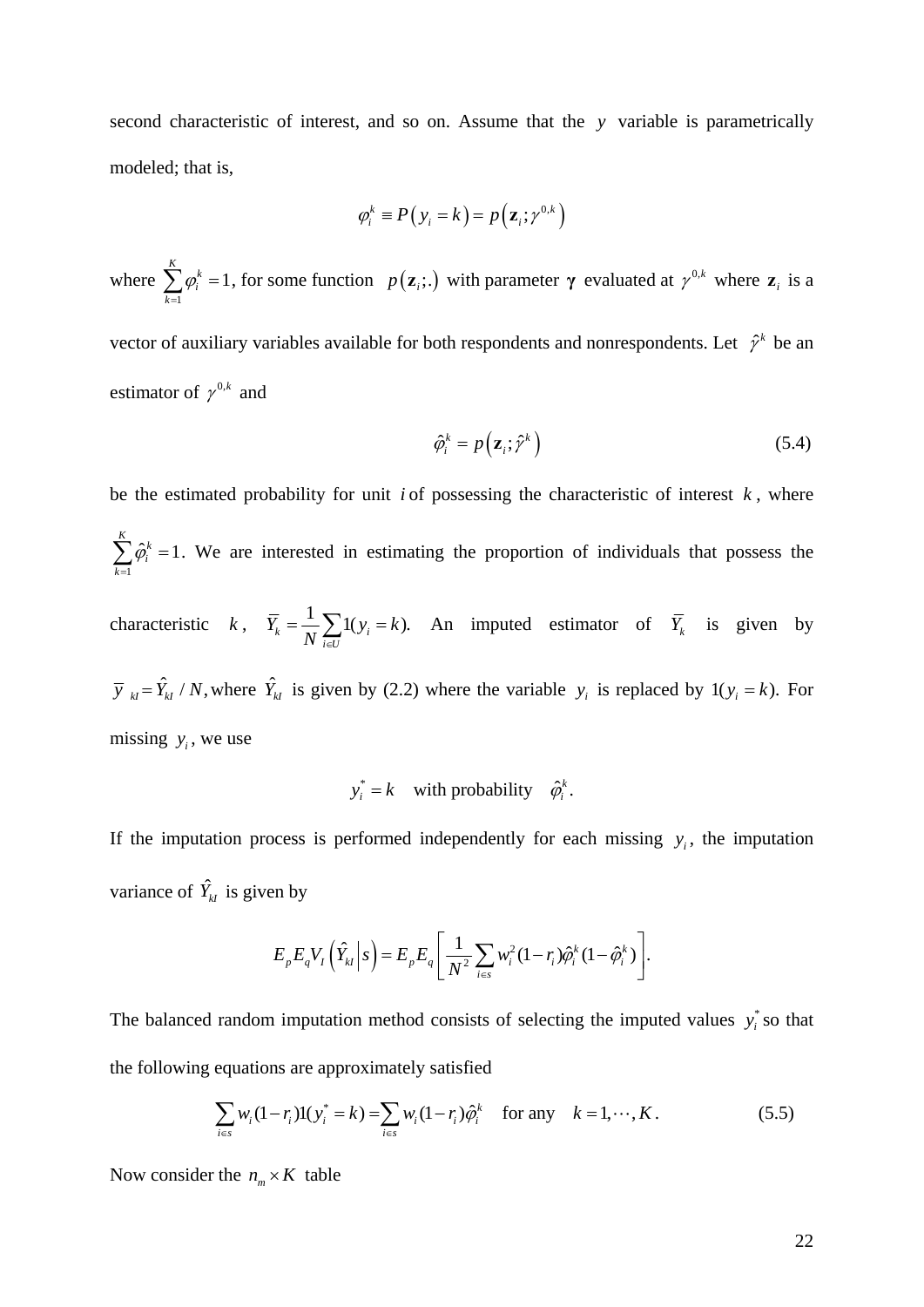|         |                                      | $\cdots$ | $\boldsymbol{k}$                       | $\cdots$ | K                                    |
|---------|--------------------------------------|----------|----------------------------------------|----------|--------------------------------------|
|         | $(\psi_{11}, \mathbf{e}_{11})$       | $\cdots$ | $(\psi_{1k}, {\bf e}_{1k})$            | $\cdots$ | $(\psi_{1K}, {\bf e}_{1K})$          |
|         |                                      |          |                                        |          |                                      |
|         | $(\psi_{i1}, e_{i1})$                | $\cdots$ | $(\psi_{ik}, \mathbf{e}_{ik})$         | $\cdots$ | $(\psi_{iK}, \mathbf{e}_{iK})$       |
|         |                                      |          |                                        |          |                                      |
| $n_{m}$ | $(\psi_{n_m 1}, \mathbf{e}_{n_m 1})$ | $\cdots$ | $(\psi_{n_{m}k}, \mathbf{e}_{n_{m}k})$ | $\cdots$ | $(\psi_{n_m K}, \mathbf{e}_{n_m K})$ |

where each cell  $(i, k)$  is given the vector value  $e_{ik}$  which is the column vector of size *K* with 1 on row *k* and 0 elsewhere, and the probability  $\psi_{ik} = \hat{\varphi}_i^k$ . A balanced random imputation such that equations (5.5) are approximately respected may be handled with the Cube method presented in the Appendix, with inclusion probabilities  $\psi_{ik}$  and the vector  $\tilde{\mathbf{x}}_{ik} = \left( (\mathbf{x}_{ik}^0)' , x_{ik}^1, \cdots, x_{ik}^{n_m} \right)', \text{ where } \mathbf{x}_{ik}^0 = w_i \psi_{ik} \mathbf{e}_{ik} \text{ and } x_{ik}^{i^*} = \psi_{ik} \delta_{i^*}$  $x_{ik}^i = \psi_{ik} \delta_{i'i}$  for  $i^* = 1, \dots, n_m$ , where  $\delta_{i'i} = 1$ if  $i^* = i$  and  $\delta_{i i} = 0$ , otherwise.

# **6. SIMULATION STUDY**

We conducted a simulation study to investigate on the performance of the proposed balanced random imputation method. We used a population of size  $N = 10,000$  consisting of a data file that was extracted from a sample collected between January 2005 and December 2005 for the Canadian Community Health Survey (CCHS), which is a cross-sectional survey that collects information related to health status, health care utilization and health determinants for the Canadian population. We considered two variables of interest: the self reported weight in kilograms of an individual  $(y_1)$ , which is a continuous variable, and the self reported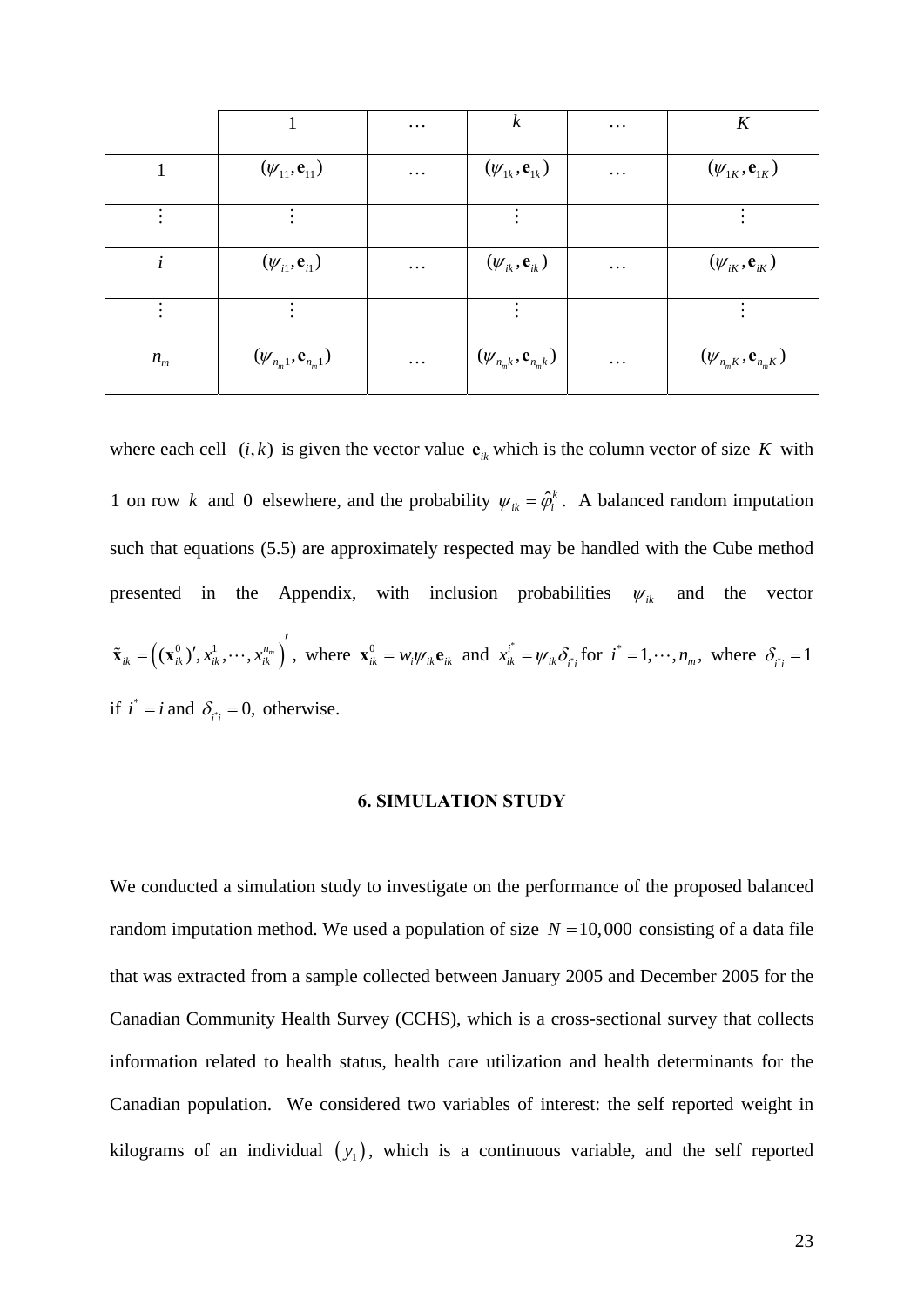presence of asthma  $(y_2)$  such that  $y_2 = 1$  if the individual reported suffering from asthma and  $y_2 = 0$ , otherwise. The population was stratified into the Canadian provinces, which led to the creation of 11 strata.

For the variable  $y_1$ , our objective was to estimate two parameters: (i) its population mean,

 $1 - \frac{1}{M} \sum_i y_i$ 1 *i*  $\overline{Y}_1 = \frac{1}{N} \sum_{i \in U} y_{1i}$  and (ii) its finite population distribution function,  $F_{1N}(t) = \frac{1}{N} \sum_{i \in U} \mathbf{1}(y_{1i} \le t)$ , for different values of  $t$  (0.05; 0.25; 0.5; 0.75; 0.95). For the variable  $y_2$ , our objective was to estimate the proportion of individuals in the population that reported suffering from asthma,  $\overline{Y}_2 = \frac{1}{N} \sum y_{2i}.$  $\overline{Y}_2 = \frac{1}{N} \sum_{i \in U} y_i$ 

From the population, we selected 1000 stratified simple random samples without replacement of size  $n = 500$  using proportional allocation. That is, the sample size  $n_h$  in stratum *h* was set to  $n_h = 500 \frac{N_h}{N}$ ,  $n_h = 500 \frac{N_h}{N}$ , where  $N_h$  denotes the number of individual in stratum *h*, *h* = 1,...,8. From each generated sample, we generated nonresponse to the variables  $y_1$  and  $y_2$  according to a uniform response mechanism within strata. That is, the probability of response within strata *h*,  $p_h$ , is constant but varies across strata. Also, units within a stratum respond independently from one another. Table 6.1 shows useful quantities for the CCHS population.

The response indicators  $r_i$  for  $i \in s$ , were then generated independently 1000 times from a Bernoulli distribution with parameter  $p_h$ ,  $h = 1, ..., 11$ , which led to 1000 sets of respondents. In each sample containing respondents and nonrespondents, imputation was performed within each stratum independently. In other words, the strata were used as imputation classes. Within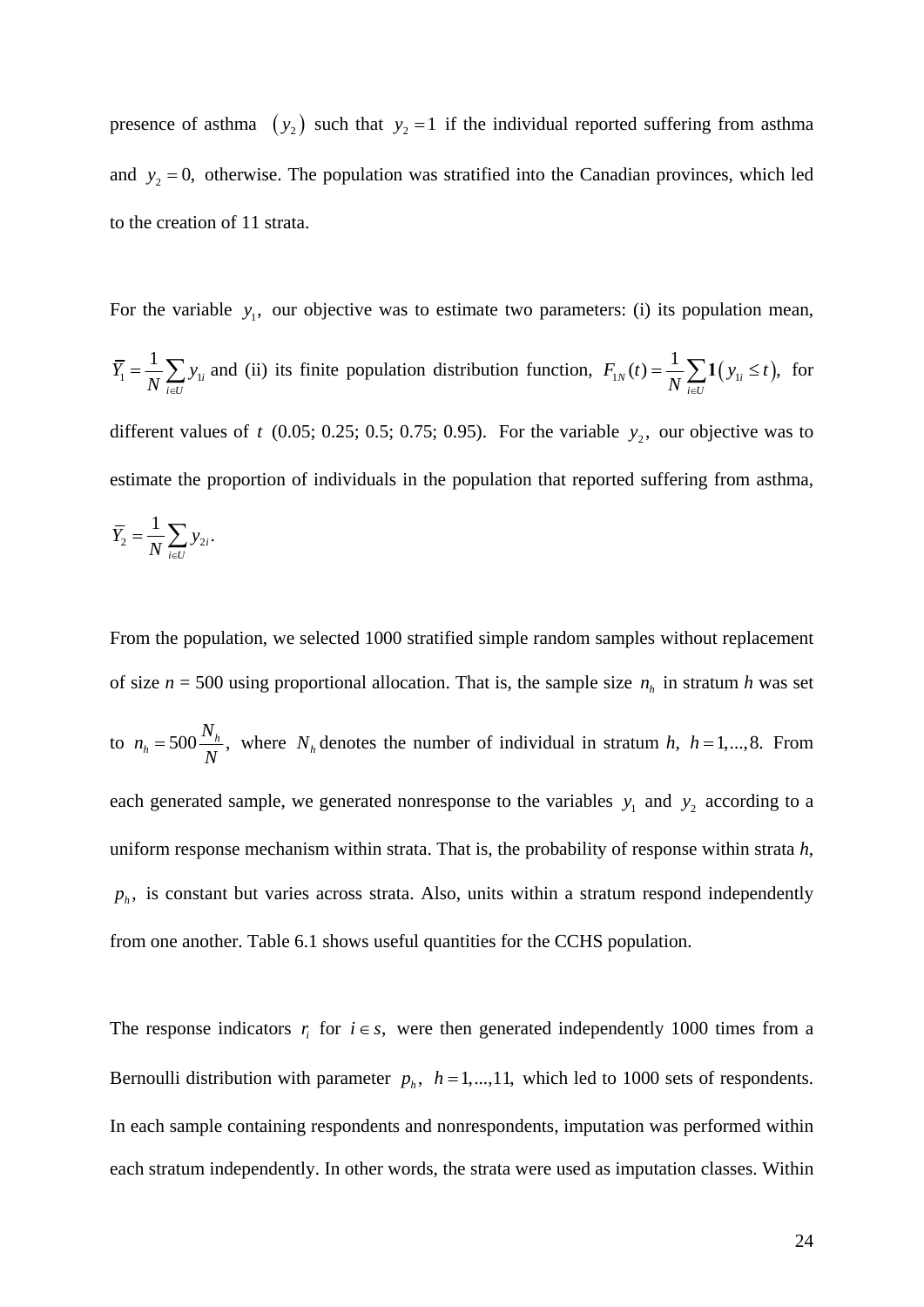each class, we performed the imputations according to three methods: (i) mean imputation within classes (MI), (ii) random hot-deck within classes (RHDI) and (iii) random balanced imputation (RBALI). Note that RHDI can be viewed as MI with added residuals. The two latter methods are described in section 2.

**Table 6.1:** Parameters used for the CCHS population

| Strata |     |     |     |     |      | O    |     |     |     | 10   |     |
|--------|-----|-----|-----|-----|------|------|-----|-----|-----|------|-----|
| $N_h$  | 641 | 433 | 693 | 689 | 1435 | 1919 | 794 | 845 | 992 | 1096 | 463 |
| $n_h$  | 32  | 22  | 35  | 34  | 72   | 96   | 40  | 42  | 50  | 55   | 22  |
| $p_h$  | 0.7 | 0.7 | 0.7 | 0.7 | 0.7  | 0.7  | 0.6 | 0.6 | 0.6 | 0.6  | 0.6 |

As a measure of the bias of an estimator  $\hat{\theta}$  of a parameter  $\theta$ , we used the Monte Carlo Percent Relative Bias (*RB*) given by

$$
RB\left(\hat{\theta}\right) = \frac{E_{MC}\left(\hat{\theta}\right) - \theta}{\theta} \times 100,\tag{6.1}
$$

where  $E_{MC}(\hat{\theta}) = \frac{1}{1000} \sum_{r=1}^{1000} \hat{\theta}^{(r)}$  $\hat{\theta}$ ) =  $\frac{1}{1000} \sum_{r=1}^{1000} \hat{\theta}^{(r)},$ *MC r*  $E_{\text{MC}}(\theta) = \frac{1}{1000} \sum \theta$  $=\frac{1}{1000}\sum_{r=1}^{\infty} \hat{\theta}^{(r)}$ , and  $\hat{\theta}^{(r)}$  denotes the estimator  $\hat{\theta}$  in the *r*-th sample,  $r = 1, \ldots, 1000$ . As a measure of variability of  $\hat{\theta}$ , we used the Monte Carlo Mean Square Error (MSE) given by

$$
MSE_{MC}(\hat{\theta}) = \frac{1}{1000} \sum_{r=1}^{1000} (\hat{\theta}^{(r)} - \theta)^2.
$$
 (6.2)

Let  $\hat{\theta}^{(MI)}$ ,  $\hat{\theta}^{(RHDI)}$  and  $\hat{\theta}^{(RBALI)}$  denote the estimator  $\hat{\theta}$  under MI, RHDI and RBALI. In order to compare the relative stability of the imputed estimators, using  $\hat{\theta}^{(RHDI)}$  as the reference, we used the following measure: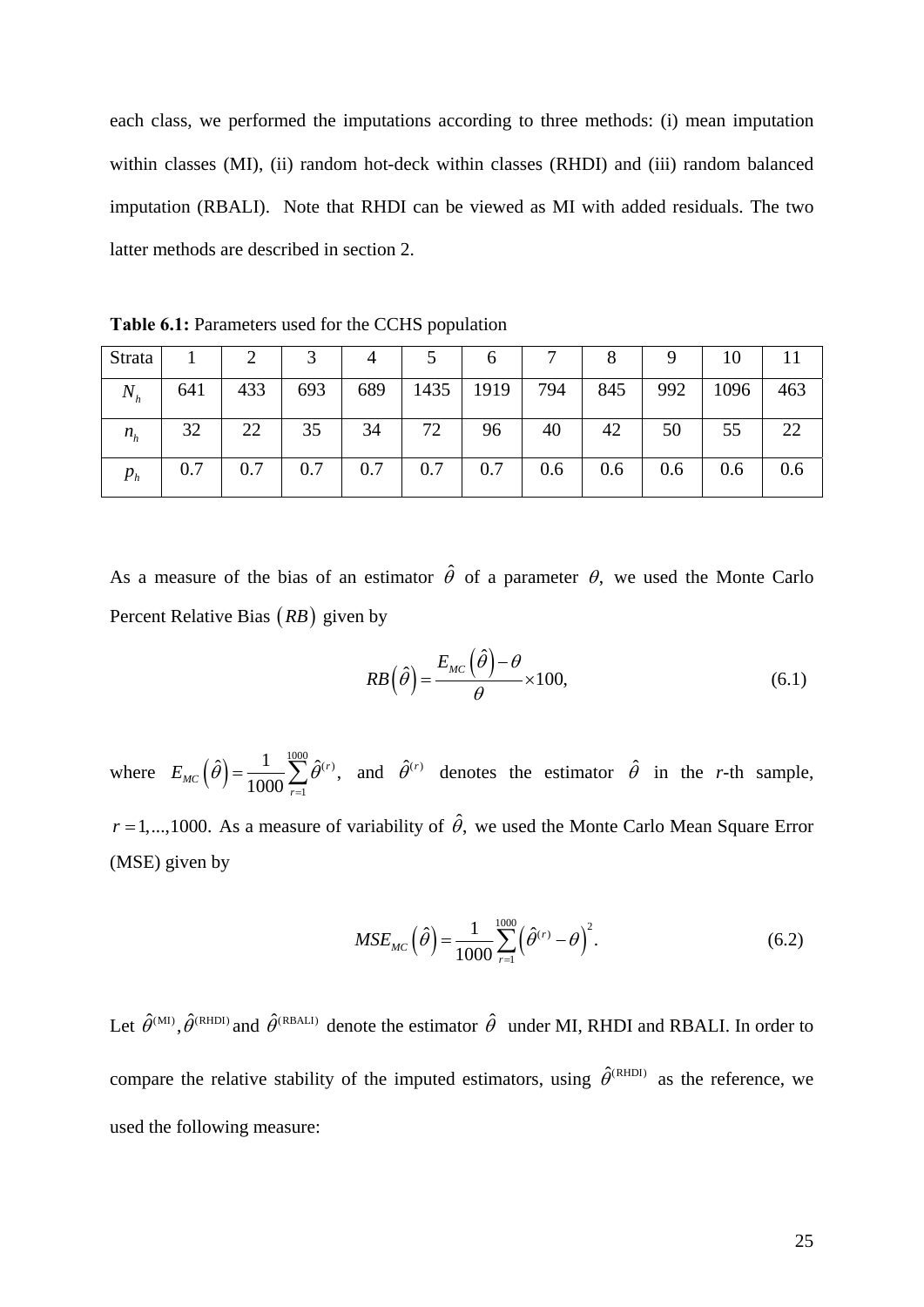$$
RE = \frac{MSE_{MC}(\hat{\theta}^{(1)})}{MSE_{MC}(\hat{\theta}^{(RHDI)})}.
$$
\n(6.3)

When  $\theta = \overline{Y}_1$ , we have  $\hat{\theta} = \hat{\overline{Y}}_1 / \hat{\overline{Y}}_1 / \hat{\overline{Y}}_2$  $\hat{\theta} = \hat{Y}_{1I} = \frac{Y_{1I}}{N}$ , where  $\hat{Y}_{1I}$  is obtained from (2.2) by replacing  $y_i$  with  $y_{1i}$  for  $i \in s_r$ , and  $y_i^*$  with  $y_{1i}^*$  for  $i \in s_m$ . When  $\theta = F_{1N}(t)$ , we have  $\hat{\theta} = \hat{F}_{1I}(t)$ , where  $\hat{F}_{1I}(t)$ is obtained from (4.1) by replacing  $y_i$  with  $y_{1i}$  for  $i \in s_r$  and  $y_i^*$  with  $y_{1i}^*$  for  $i \in s_m$ . Finally, when  $\theta = \overline{Y}_2$ , we have  $\hat{\theta} = \hat{\overline{Y}}_{2I} = \frac{\hat{Y}_{2I}}{N}$ ,  $\hat{\theta} = \hat{Y}_{2I} = \frac{Y_{2I}}{N}$ , where  $\hat{Y}_{2I}$  is obtained from (2.2) by replacing  $y_i$  with  $y_{2i}$  for  $i \in s_r$  and  $y_i^*$  with  $y_{2i}^*$  for  $i \in s_m$ .

Table 6.3 shows the monte carlo percent relative bias (RB) of the imputed estimator and the RE, which are obtained from (6.1)-(6.3) by replacing  $\hat{\theta}$  with  $\hat{Y}_{1i}$  and  $\theta$  with  $\overline{Y}_{1i}$ . First, the imputed estimator is approximately unbiased in all the scenarios, as expected. In terms of RE, results show that  $\hat{\overline{Y}}_{II}^{(M1)}$  has the smallest MSE. This result is not surprising since the imputation variance is identically equal to zero in this case. Also, it is clear that  $\hat{\overline{Y}}_{1I}^{(RBALI)}$  is significantly more efficient than  $\hat{\overline{Y}}_{1I}^{(RDHI)}$  with a value of RE equal to 0.82. Finally,  $\hat{\overline{Y}}_{1I}^{(RBALI)}$  is slightly less efficient than  $\hat{\overline{Y}}_{1I}^{(MI)}$ . This is due to the fact that the balancing equations needed to be relaxed in the last phase of the imputation algorithm in order to end the selection of residuals for non-responding units. As a result, equation (2.10) did not to hold exactly and so the imputation variance was not entirely eliminated.

**Table 6.3:** Monte Carlo percent Relative Bias of the imputed estimator and RE

| v<br>TATT | $n \tau n$ | . . <del>.</del> .<br>$\overline{\phantom{a}}$<br>-<br>דדע<br>. |
|-----------|------------|-----------------------------------------------------------------|
|-----------|------------|-----------------------------------------------------------------|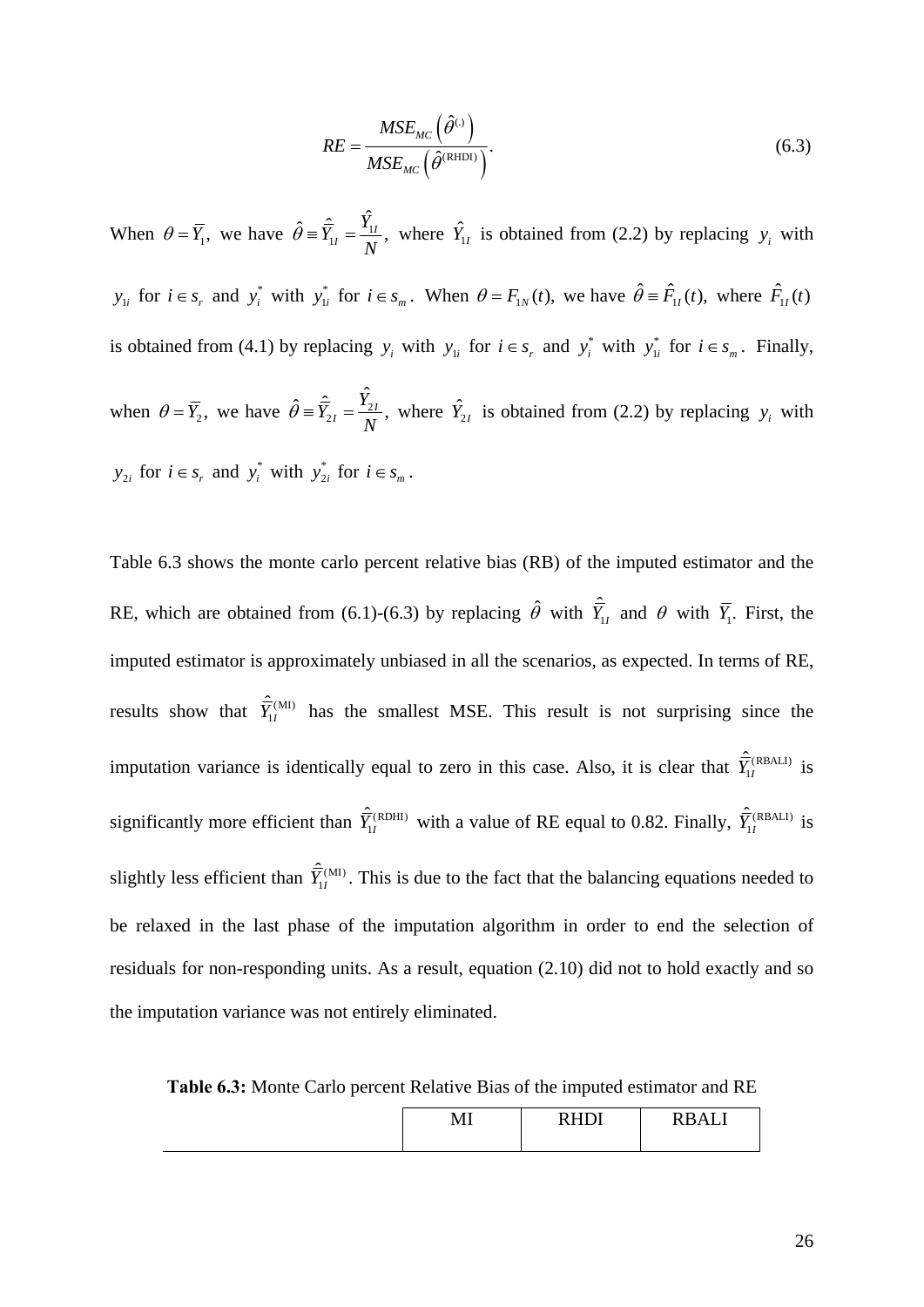| <b>CCHS</b> | ㅅ<br>$RB(Y_{11})$ | $\rm 0.01$ | $0.02\,$ | $\rm 0.01$ |
|-------------|-------------------|------------|----------|------------|
| population  | RE                | 0.80       |          | 0.82       |

We now turn to the distribution function,  $F_{1N}(t)$ . Table 6.4 shows the RB of the imputed estimator and the RE, which are obtained from (6.1)-(6.3) by replacing  $\hat{\theta}$  with  $\hat{F}_{1I}(t)$  and  $\theta$ with  $F_{1N}(t)$ . As expected, the distribution function under MI is significantly biased. In terms of relative bias, both RBALI and RHDI show almost not bias (less than 0.25%), as expected. Both imputation methods succeed in preserving the distribution of the variable  $y_1$ . Also, it is clear that the imputed estimator under RBALI is more efficient then the corresponding estimator under RHDI in all the scenarios. Figure 3 shows that the distribution function is preserved under RHDI and RBALI, unlike MI which leads to a considerable distortion of the population distribution function. In the latte case, we note the occurrence of a spike at the respondent mean.

|      |             |             | RE           |              |              |
|------|-------------|-------------|--------------|--------------|--------------|
|      |             | RB          |              |              |              |
| F(t) | <b>RHDI</b> | <b>RHDI</b> | <b>RBALI</b> | <b>RBALI</b> | <b>RBALI</b> |
|      |             |             |              |              |              |
| .05  | $-29.05$    | 0.05        | 0.05         | 1.88         | 0.99         |
|      |             |             |              |              |              |
| .25  | $-29.03$    | 0.18        | 0.25         | 9.52         | 0.90         |
|      |             |             |              |              |              |
| .50  | $-16.30$    | $-0.11$     | $-0.02$      | 11.02        | 0.90         |
|      |             |             |              |              |              |
| .75  | 8.94        | 0.03        | 0.01         | 7.90         | 0.87         |
|      |             |             |              |              |              |
| .95  | 1.57        | $-0.06$     | $-0.05$      | 1.78         | 0.91         |
|      |             |             |              |              |              |

**Table 6.4:** Monte Carlo percent Relative Bias of the imputed estimator of the distribution function and RE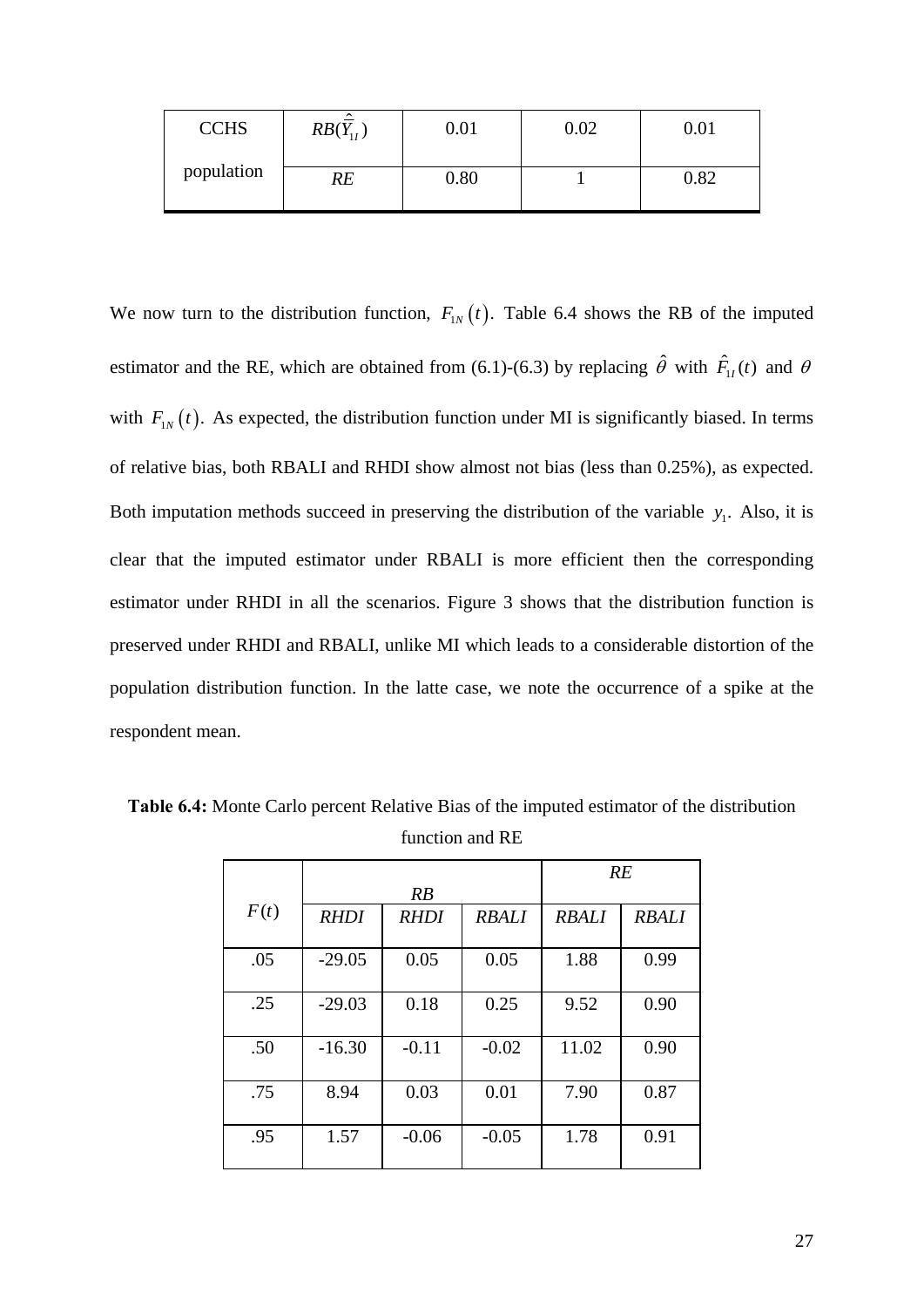**Figure 3:** Population Distribution Function (PDF) and Monte Carlo Mean of the Estimated Distribution Functions (EDF)



Finally, we turn to the binary variable  $y_2$ . Table 7.5 shows the RB of the imputed estimator and the RE, which are obtained from (6.1)-(6.3) by replacing  $\hat{\theta}$  with  $\hat{Y}_2$ , and  $\theta$  with  $\bar{Y}_2$ . Here, the results are very similar to those obtained for the variable  $y_1$ ..... Note that in practice, MI in this context is seldom used because it leads to the creation of impossible values in the data file.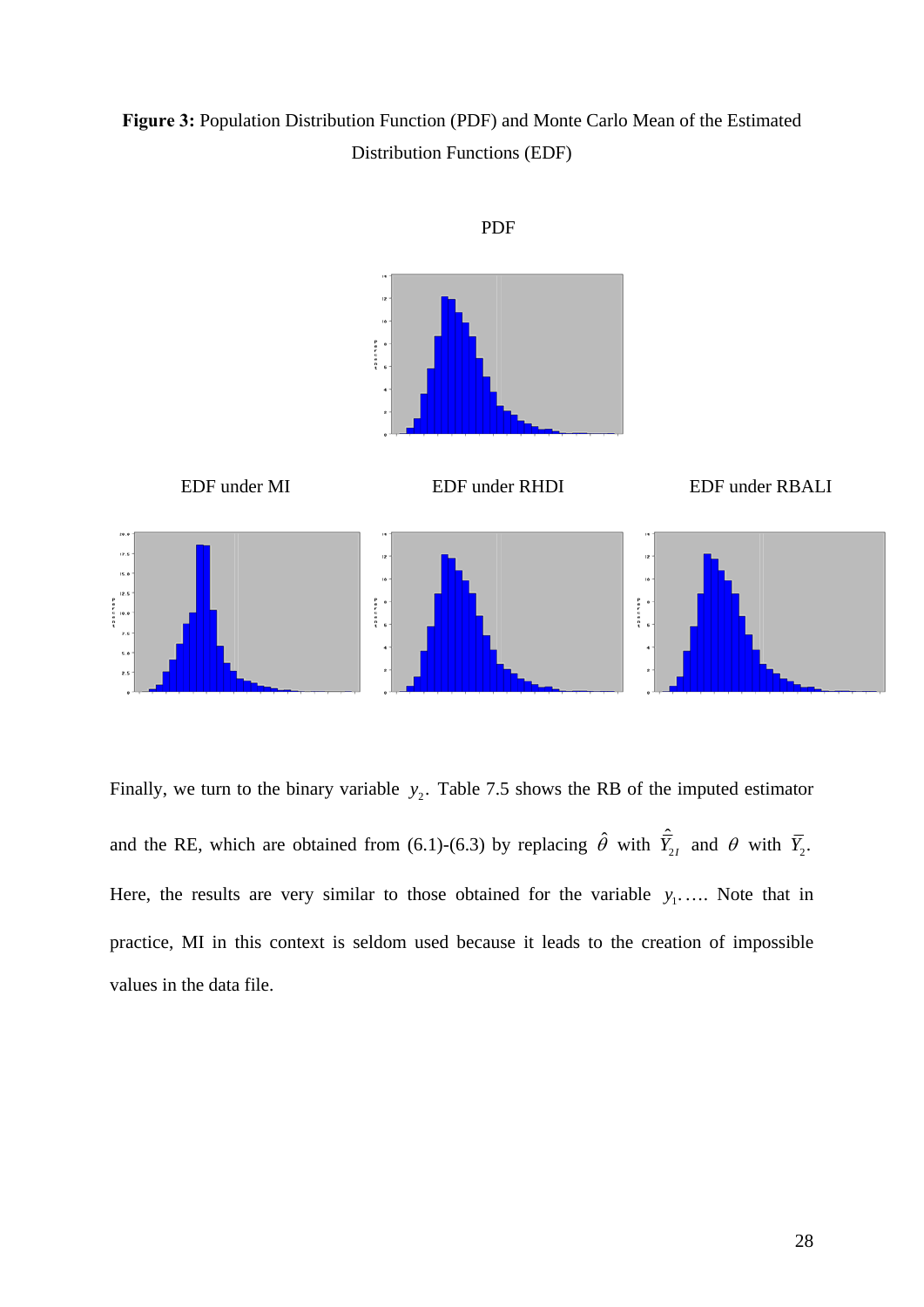|                                         | MI      | <b>RHDI</b> | <b>RBALI</b> |
|-----------------------------------------|---------|-------------|--------------|
| $RB\left(\frac{\hat{r}}{Y_{2I}}\right)$ | $-0.03$ | $-0.01$     | $-0.02$      |
| RE                                      | 0.82    |             | 0.86         |

**Table 6.5:** Monte Carlo percent Relative Bias of the imputed estimator and RE

#### **7. SUMMARY AND DISCUSSION**

In this paper, we have studied the problem of balanced random imputation as a way to reduce/eliminate the imputation variance, which is often viewed as a parasitic variance. We proposed a general algorithm for selecting the random residuals that was inspired from the Cube method proposed by Deville and Tillé (2004) in the context of balanced sampling. The proposed algorithm can be applied for both continuous and categorical variables and for any sampling design and imputation method. Results from a limited simulation study have shown that in all the cases the proposed balanced random imputation method was efficient in comparison to the corresponding random imputation method.

If that the balancing constraints are exactly satisfied, the variance of the imputed estimator (2.2) can be readily estimated using any variance estimation available; e.g., Rao and Shao (1992), Särndal (1992) and Shao and Steel (1999). If the balancing equations are not exactly satisified, the Cube method involves a rounding process called the landing phase. In this case, correct variance estimation is not straightforward because it involves estimating the variance due to the landing phase. This problem is currently under investigation.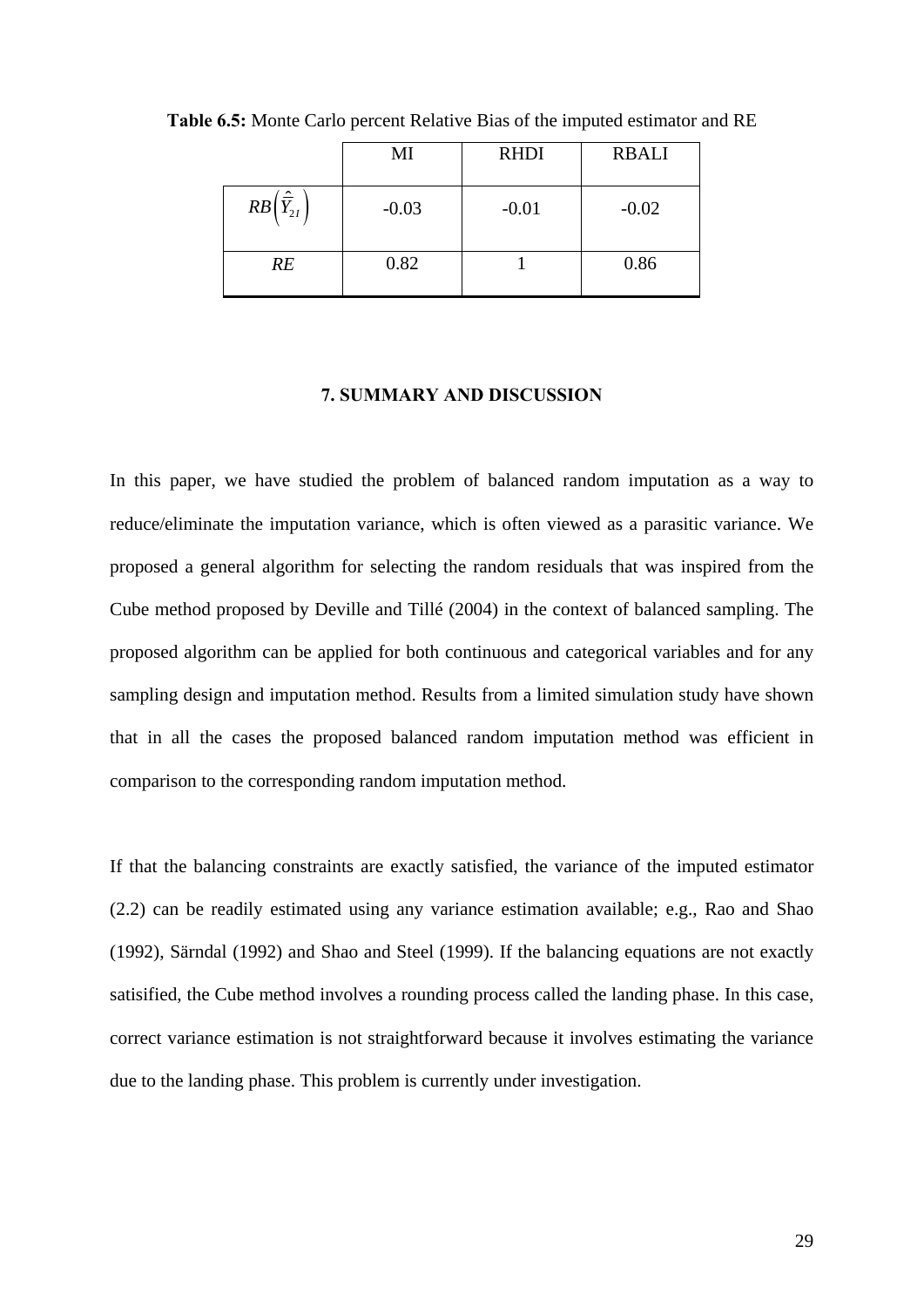In practice, estimates of bivariate parameters such as domain means, regression coefficients and coefficients of correlation are often needed. In this case, determining an imputation method that preserves the relationships between variables becomes the main challenge. The use of balanced imputation to overcome this problem is currently under investigation.

# **REFERENCES**

Chen, H.L., Rao, J. N. K. and Sitter, R. R. (2000). Efficient Random Imputation for Missing Survey Data in Complex Survey. *Statistica Sinica*, 10, pp. 1153-1169.

Deville, J-C. (2006). Random Imputation Using Balanced Sampling. Presentation to the JointStatistical Meeting of the American Statistical Association, Seattle, USA.

Deville, J-C., and Tillé, Y. (2004). Efficient balanced sampling : the Cube method. Biometrika, 91, pp. 893-912.

Deville, J-C., and Tillé, Y. (2005). Variance approximation under balanced sampling. Journal of Statistical Planning and inference, 128, pp. 569-591.

Fay, R.E. (1996). Alternative Paradigms for the Analysis of Imputed Survey Data. Journal of the American Statistical Association, 91, pp. 490-498.

Fuller, W.A. and Kim, J.K. (2005). Hot-deck imputation for the response model. Survey Methodology, 31, pp. 139-149.

Hajek (1964). Asymptotic theory of rejective sampling with varying probabilities from a finite population. The Annals of Mathematical Statistics, 35, pp. 1491-1523.

Isaki, C.T. and Fuller, W.A. (1982). Survey design under a regression superpopulation model. Journal of the American Statistical Association, 77, pp. 89-96.

Haziza, D. (2009), Imputation and inference in the presence of missing data. To appear in Handbook of Statistics, Volume 29, Sample Surveys: Theory Methods and Inference, Editors: C.R. Rao and D. Pfeffermann.

Kalton, G. and Kish, L. (1981). Two efficient random imputation procedures. *Proceedings of the Survey Research Methods, American Statistical Association*, pp. 146-151.

Kalton, G. and Kish, L. (1984). Some efficient random imputation methods. Communications in Statistics, Part A- Theory and Methods, 13, pp. 1919-1939.

Kim, J.K. and Fuller, W.A. (2004), Fractional hot-deck imputation. Biometrika, 91, pp. 559- 578.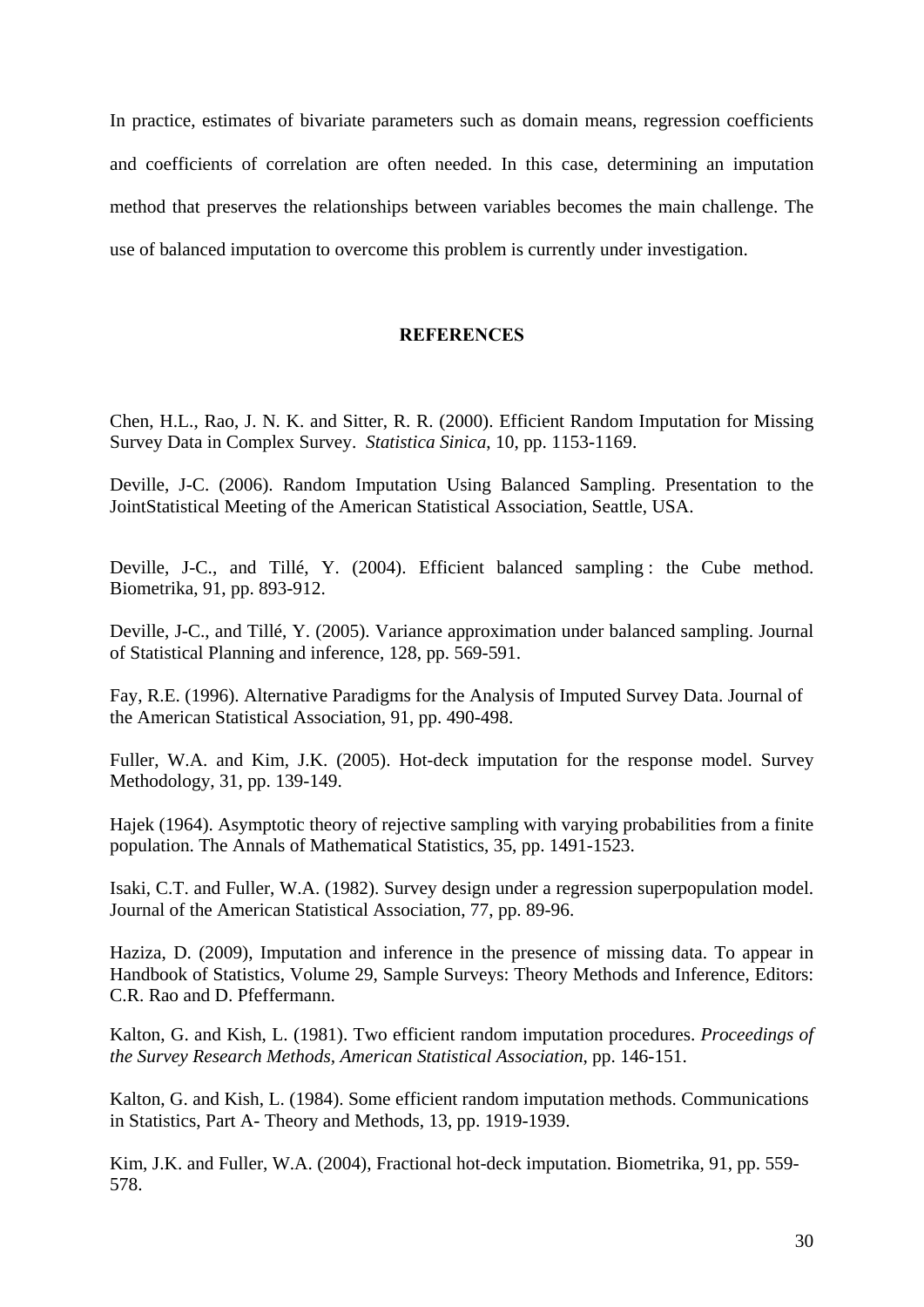Rao, J. N. K. and Shao, J. (1992). On variance estimation under imputation for missing data. *Biometrika*, 79, 811-822.

Rubin, D. B. (1987). Multiple imputations for nonresponse in surveys. Wiley, New York.

Särndal, C. E. (1992), "Method for estimating the precision of survey estimates when imputation has been used", *Survey Methodology*, 18, pp. 241-252.

Shao, J. and Steel, P. (1999), "Variance Estimation for Survey Data With Composite Imputation and Nonnegligible Sampling Fractions", *Journal of the American Statistical Association*, 94, pp. 254-265.

#### **APPENDIX : THE CUBE METHOD**

Before introducing the different steps of the algorithm, we introduce further notation. The population  $U^*$  is partitioned into  $n_m$  strata  $U_1^*, \dots, U_i^*, \dots U_{n_m}^*$  of equal size. The unit *j* in stratum  $U_i^*$  is associated to the cell  $(i, j)$ , that is, to the couple formed by the *i*-th non respondent and the *j* -th respondent. The inclusion probability and the value of the vector of balancing variables for unit *j* in stratum  $U_i^*$  are respectively given by  $p_{ij}$  and  $\tilde{\mathbf{x}}_{ij}$  (see section

3). Let 
$$
A = \left(\frac{\tilde{\mathbf{x}}_{11}}{p_{11}}, \dots, \frac{\tilde{\mathbf{x}}_{ij}}{p_{ij}}, \dots, \frac{\tilde{\mathbf{x}}_{n_m n_r}}{p_{n_m n_r}}\right)
$$
 be a  $n_m \times n_r$  matrix called the matrix of constraints. Then

the first phase of the imputation algorithm follows these steps. We first initialize with  $\phi(0) = \phi$ . Next, at time  $t = 1, \dots, T$ , repeat the following three steps :

- Step 1 : Generate any vector  $u(t) = ( u_{11}(t), \dots, u_{i j}(t), \dots, u_{n m} (t) )' \neq 0$  such that (1)  $u(t)$  is in the kernel of the matrix *A* (2)  $u_{ii}(t) = 0$  if  $\phi_{ii}(t-1)$  is an integer.
- Step 2 : Compute  $\lambda_1^*(t)$  and  $\lambda_2^*(t)$  the largest values of  $\lambda_1(t)$  and  $\lambda_2(t)$  such that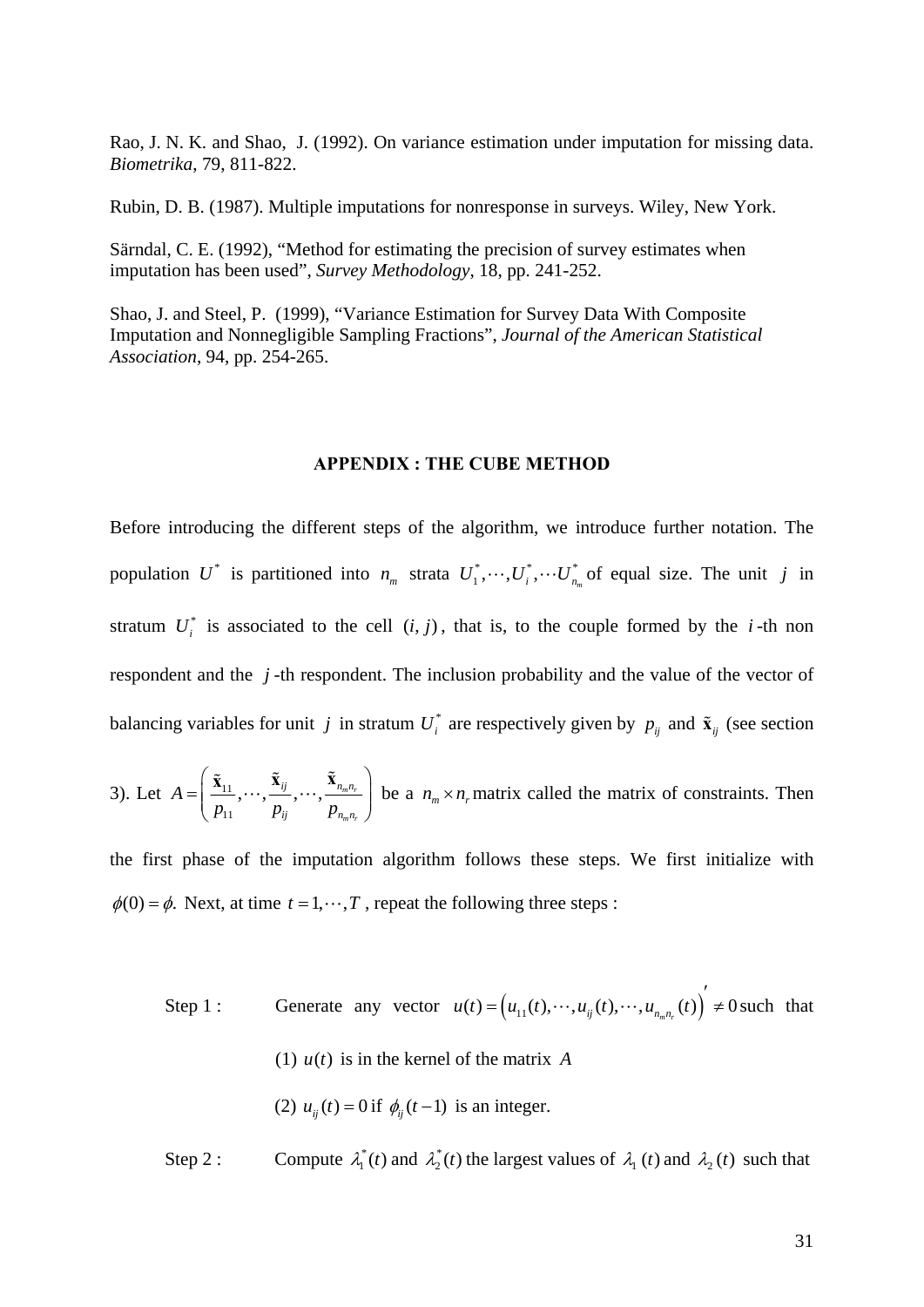$$
0 \le \phi(t-1) + \lambda_1(t)u(t) \le 1,
$$
  

$$
0 \le \phi(t-1) - \lambda_2(t)u(t) \le 1.
$$

Note that  $\lambda_1^*(t) > 0$  and  $\lambda_2^*(t) > 0$ .

Step 3 : Select

$$
\phi(t) = \begin{cases} \phi(t-1) + \lambda_1^*(t)u(t) & \text{with probability} & q(t) \\ \phi(t-1) - \lambda_2^*(t)u(t) & \text{with probability} & 1-q(t) \end{cases}
$$

where 
$$
q(t) = \lambda_2^*(t) / (\lambda_1^*(t) + \lambda_2^*(t)).
$$

The choice of  $u(t)$  in Step 1 implies that at each step of the former algorithm, the balancing equations remain exactly respected. The choice of  $\lambda_1^*(t)$  and  $\lambda_2^*(t)$  in Step 2 imply that the vector  $\phi(t)$  has one more integer component than  $\phi(t-1)$ . This means that at each step, one more unit is either sampled or definitely rejected. Finally, the random choice in Step 3 implies that the inclusion probabilities are also exactly respected. The algorithm stops when it is no more possible to select a vector  $u(t)$  such that (1) and (2) are satisfied. *T* denotes the time when the flight phase stops. Let  $\phi^* = \phi(T)$ , and *r* denote the number of non integer components in  $\phi^*$ . Theorem 8.1 in Tillé (2001, p.??) implies that *r* is no greater than the number of balancing variables, which equals  $n_m + 1$ . We show below that *r* is in fact no greater than 2 .

First, suppose that there exists a stratum  $U_i^*$  in which the vector  $\phi^*$  has at least 3 non-integer components. We assume without loss of generality that this stratum is  $U_1^*$ , and that  $\phi_{11}^*$ ,  $\phi_{12}^*$ and  $\phi_{13}^*$  are not integer. Let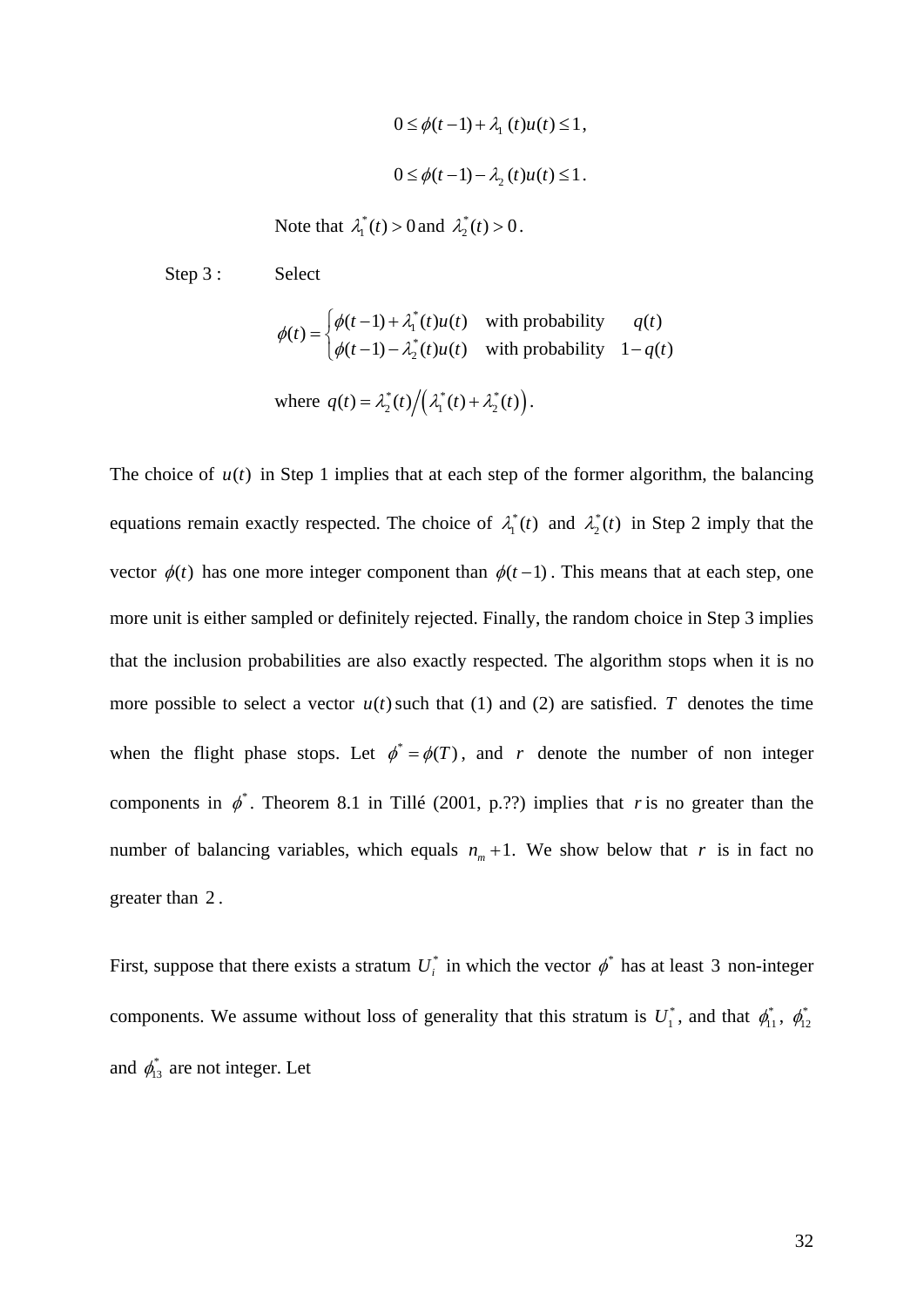$$
A_{1} = \begin{pmatrix} x_{11}^{0} & x_{12}^{0} & x_{13}^{0} \\ p_{11} & p_{12} & p_{13} \\ 1 & 1 & 1 \\ 0 & 0 & 0 \end{pmatrix}
$$

be the square sub-matrix given by the first three lines and the first three columns in  $A$ .  $A<sub>1</sub>$  is obviously singular, and if we denote  $v_3 = (v_{11}, v_{12}, v_{13})'$  for a vector in the kernel of  $A_1$ ,  $v_3$  may be filled with zeros to form a vector *v* in the kernel of *A* such that  $v_{ij}(t) = 0$  if  $\phi_{ij}(T)$  is an integer, which is impossible. Consequently, each stratum  $U_i^*$  has at most two non-integer components.

Now, suppose that there exists at least two strata  $U_i^*$  and  $U_k^*$  in which the vector  $\phi^*$  has noninteger components. We assume without loss of generality that such strata are given by  $U_1^*$ and  $U_2^*$ , and that  $\phi_{11}^*$ ,  $\phi_{12}^*$ ,  $\phi_{21}^*$ ,  $\phi_{22}^*$  are not integer. Let

$$
A_2 = \begin{pmatrix} x_{11}^0 & x_{12}^0 & x_{21}^0 & x_{22}^0 \\ p_{11} & p_{12} & p_{21} & p_{22} \\ 1 & 1 & 0 & 0 \\ 0 & 0 & 1 & 1 \\ 0 & 0 & 0 & 0 \end{pmatrix}
$$

be the square sub-matrix given by the first four lines and columns 1, 2,  $n_m + 1$  and  $n_m + 2$ , in *A*.  $A_2$  is obviously singular, and if we denote  $v_4 = (v_{11}, v_{12}, v_{21}, v_{22})'$  for a vector in the kernel of  $A_2$ ,  $v_4$  may be filled with zeros to form a vector w in the kernel of A such that  $v_{ii}(t) = 0$  if  $\phi_{ii}(T)$  is an integer, which is impossible.

Consequently, there is at most one stratum  $U_i^*$  which has non-integer components, and this stratum has no more than two non-integer components. At the end of the first phase, this is no